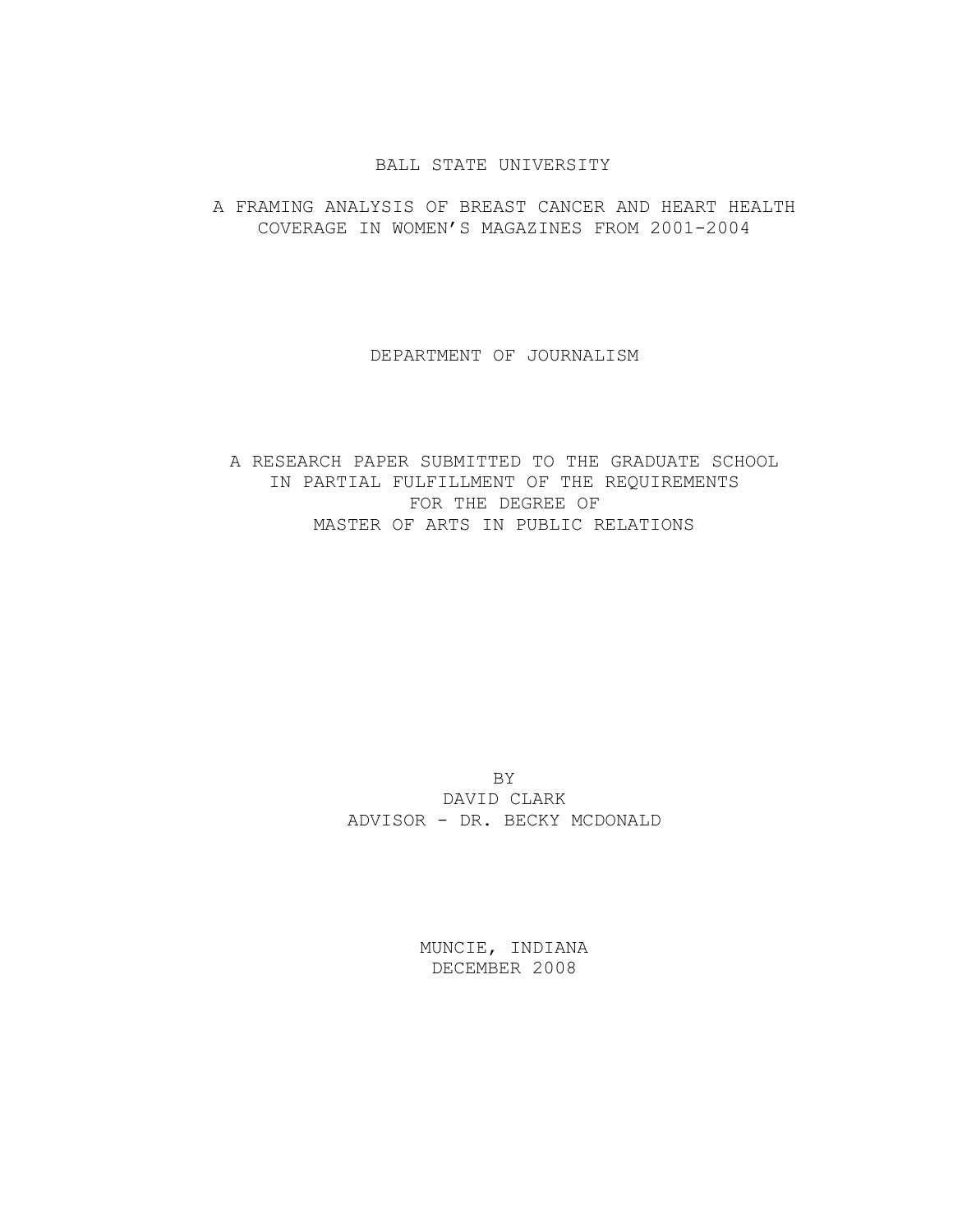# TABLE OF CONTENTS

| Chapter                                                                                                                                                                                                                                                    |
|------------------------------------------------------------------------------------------------------------------------------------------------------------------------------------------------------------------------------------------------------------|
|                                                                                                                                                                                                                                                            |
| Breast Cancer1                                                                                                                                                                                                                                             |
| 2. REVIEW OF LITERATURE4                                                                                                                                                                                                                                   |
| Heart Disease4<br>Framing Theory and Womens' Magazines4<br>Coverage of Health Issues5<br>Heart Disease Cancer Coverage7<br>Breast Cancer Coverage9<br>Framing Theory10<br>Organizational Framing15<br>Framing Analysis17<br>Summary & Research Questions18 |
|                                                                                                                                                                                                                                                            |
| Unit Analysis20<br>How Magazines Were Selected21<br>How Articles Were Chosen21<br>How Articles Were Coded & Interpreted22                                                                                                                                  |
|                                                                                                                                                                                                                                                            |
| Findings in Editorial Content24                                                                                                                                                                                                                            |
| 5. DISCUSSION AND CONCLUSIONS33                                                                                                                                                                                                                            |
| Limitations of the Study34<br>Recommendations for Further Research34                                                                                                                                                                                       |
|                                                                                                                                                                                                                                                            |
|                                                                                                                                                                                                                                                            |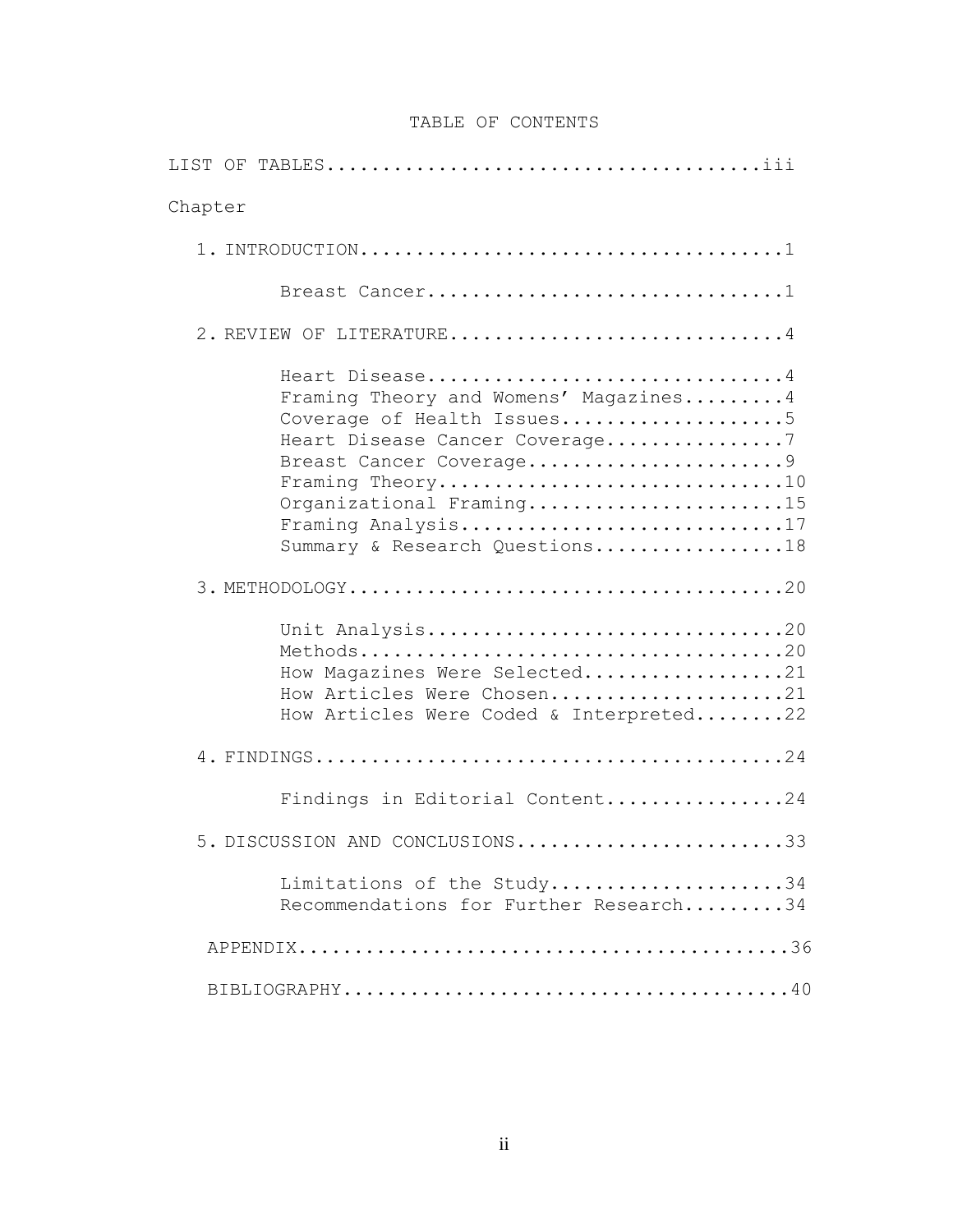# LIST OF TABLES

| Table | page                                                   |
|-------|--------------------------------------------------------|
|       | 1. List of total number of articles by disease24       |
|       | 2. List average length of articles found by disease26  |
|       | 3. List of total number of sources used by magazine27  |
|       | 4. List of the top two most frequently used sources by |
|       | 5. List of frames by disease used in magazines29       |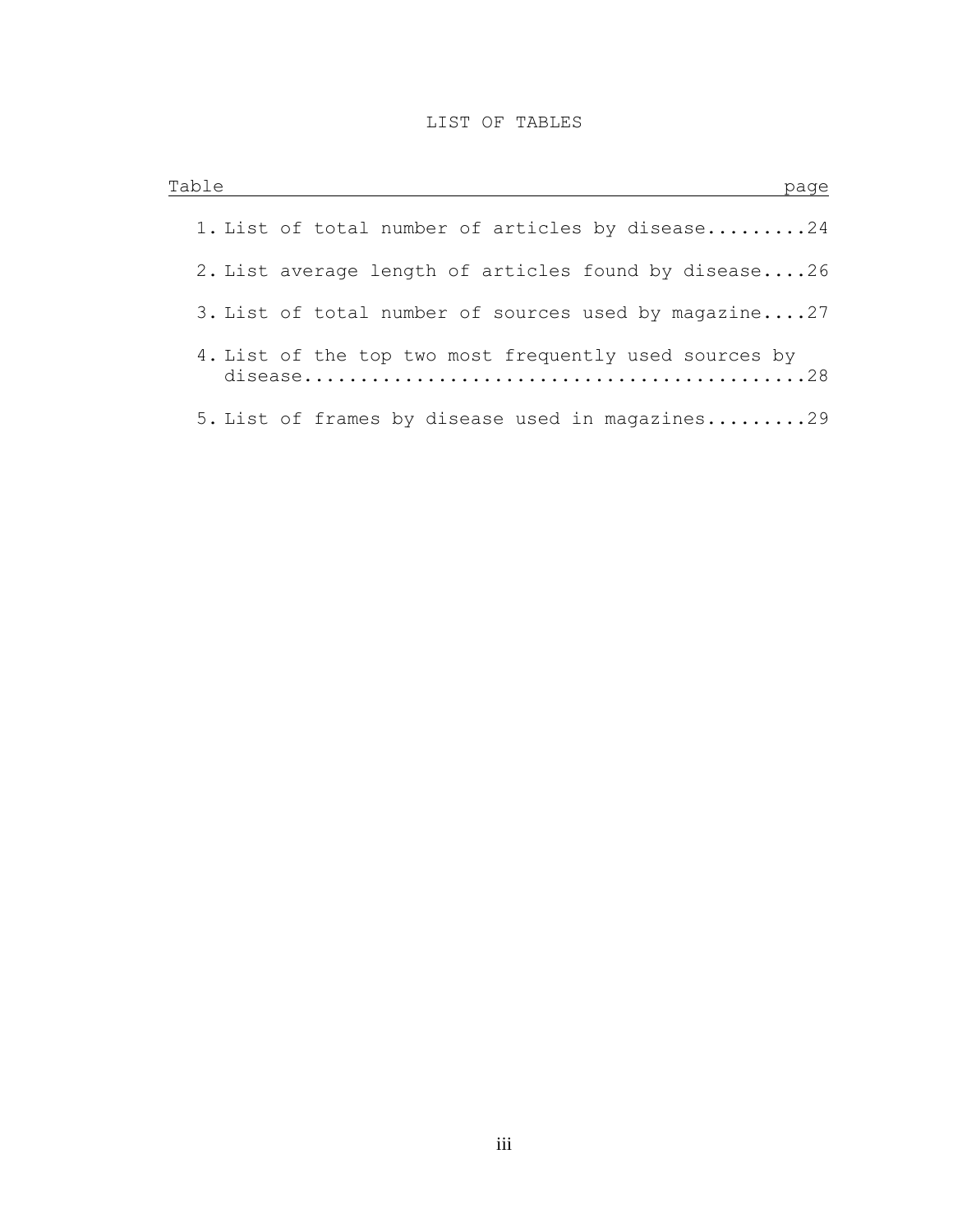### **CHAPTER 1**

### **INTRODUCTION**

### *Breast Cancer*

Society places enormous emphasis on women's breasts and the loss or disfigurement of them from cancer can be devastating. A study suggests that women perceive a mastectomy as a threat to their femininity and that the removal of one or both of a woman's breasts can result in a decline in body image and anxiety (Harcourt et al., 2002). Suffering the loss of part or all of their breasts equals a loss of their identity as women (Harper, 2006).

Breast cancer means the partial or total loss of their breasts, as well an emotional devastating experience. Breast cancer aggressively threatens a part of a woman's body that holds much meaning in our society which makes a difference in how women's perception is to the disease in relation to its actual health risk.

Women commonly believe that breast cancer is their biggest health risk due to all the media coverage breast cancer receives (Gorman, 2003). Actually, statistics show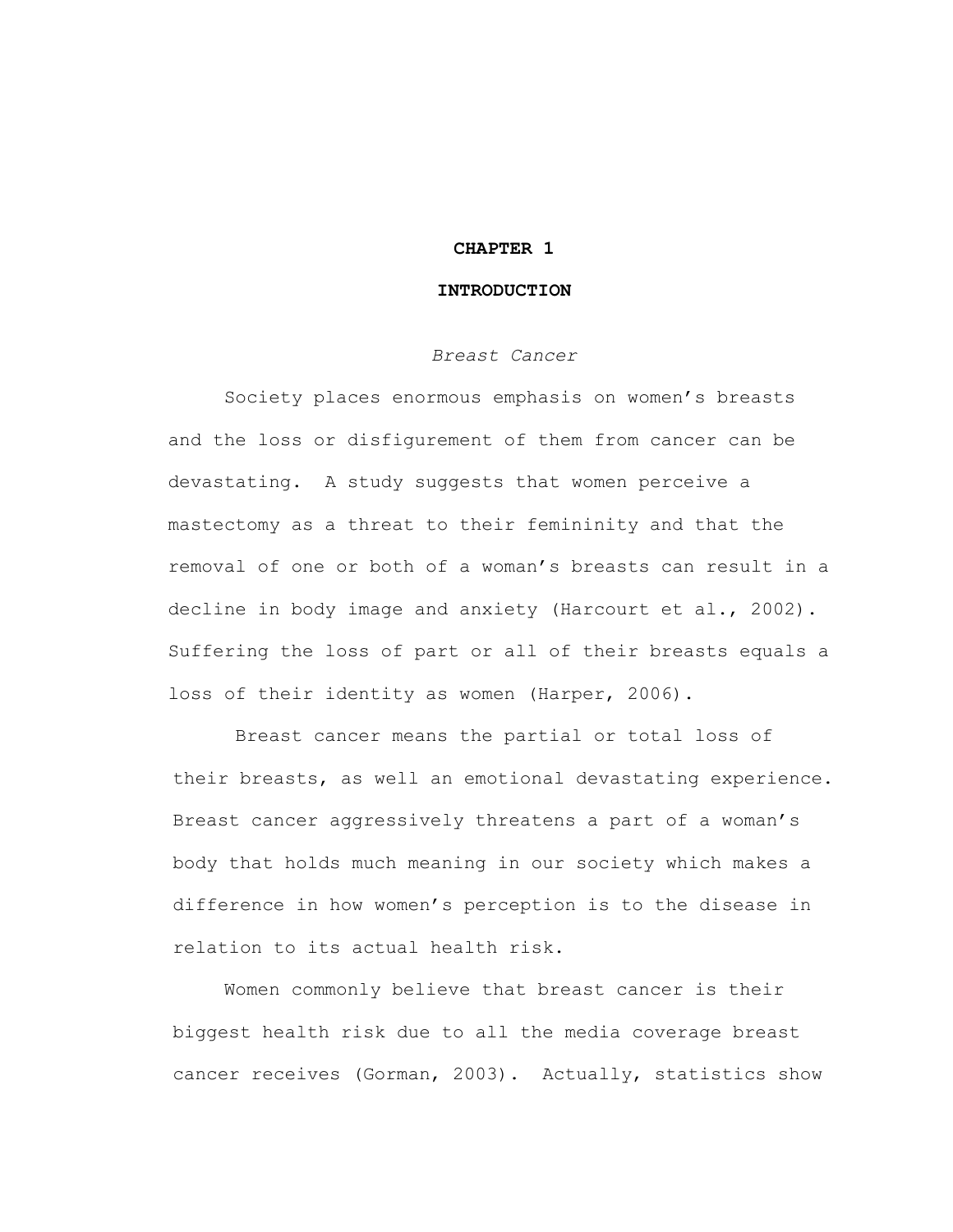that only one in eight women will be diagnosed with breast cancer, and only one in 35 will die from it (American Heart Association [AHA], 2007a). Compared to that, one in three women will die of heart disease (Gorman, 2003). Do women fear breast cancer more than they fear heart disease? Women's' magazines are an important source of women's health information (Jones, 2004), which are the third most important source of cancer information for women (Meissner et al., 1992). Do magazines focus more on breast cancer than heart disease?

Qualitative framing analysis is used in this study to examine health coverage in *Family Circle, Good Housekeeping, Ladies' Home Journal and Woman's Day*. It sought to answer the following research questions: (1) What frames were used in heart disease and breast cancer coverage between 2001-2004 in the four women's magazines. Did the magazine's cover breast cancer and heart disease accurately compared to the health risks associated to women?

Prior research has covered magazine health issues and how they are framed in magazines. This research examined the relationships between coverage of two key health issues, offering researchers, media and public relations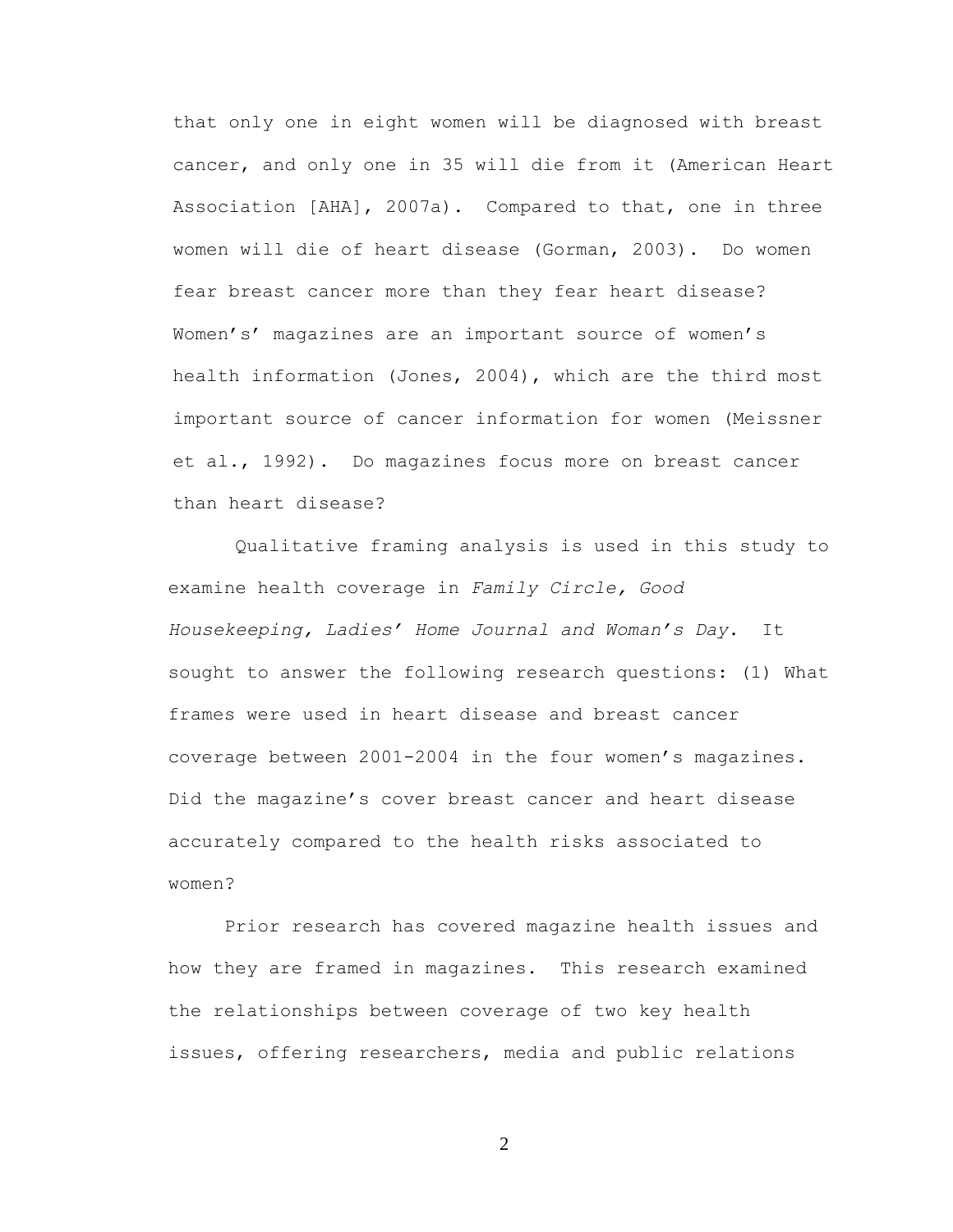professionals a better understanding of the overall message.

Another reason this study is important is that it examines the way health issues are framed. Magazines must address health topics in ways that reach those women who are most at risk for these issues (Frisby & Fleming, 2005). Through this research public relation professionals will have a better understanding on how the message is perceived and framed.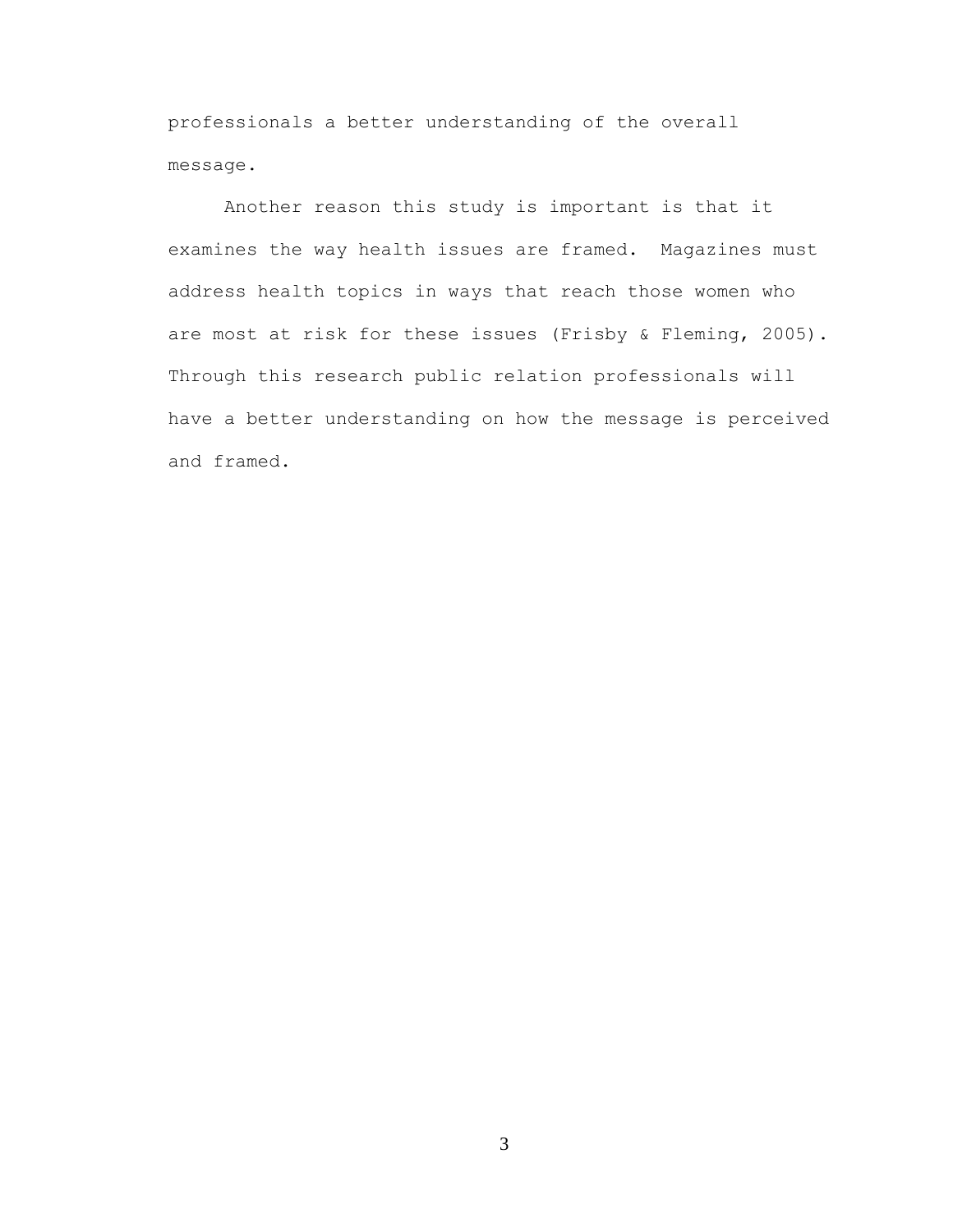### **CHAPTER TWO**

## **REVIEW OF LITERATURE**

# *Heart Disease*

Many women believe their greatest health risk is breast cancer, but twice as many U.S. women die from heart disease and stroke, compared to all forms of cancer. The number one killer of women is heart disease.

Not only are women at high risk for heart disease, but when women do suffer heart attacks, they are 15% more likely than men to die from a heart attack (Skarnulis, 2005). Women are also at higher risk to have a second heart attack in the six years following their first (Skarnulis, 2005). Heart disease is not considered a women's greatest health threat (Skarnulis, 2005). Many women are not aware that heart disease is a serious health threat for them**.**

### *Framing Theory and Women's Magazines*

Framing theory is used in this study, which argues that the ways in which journalists write about the disease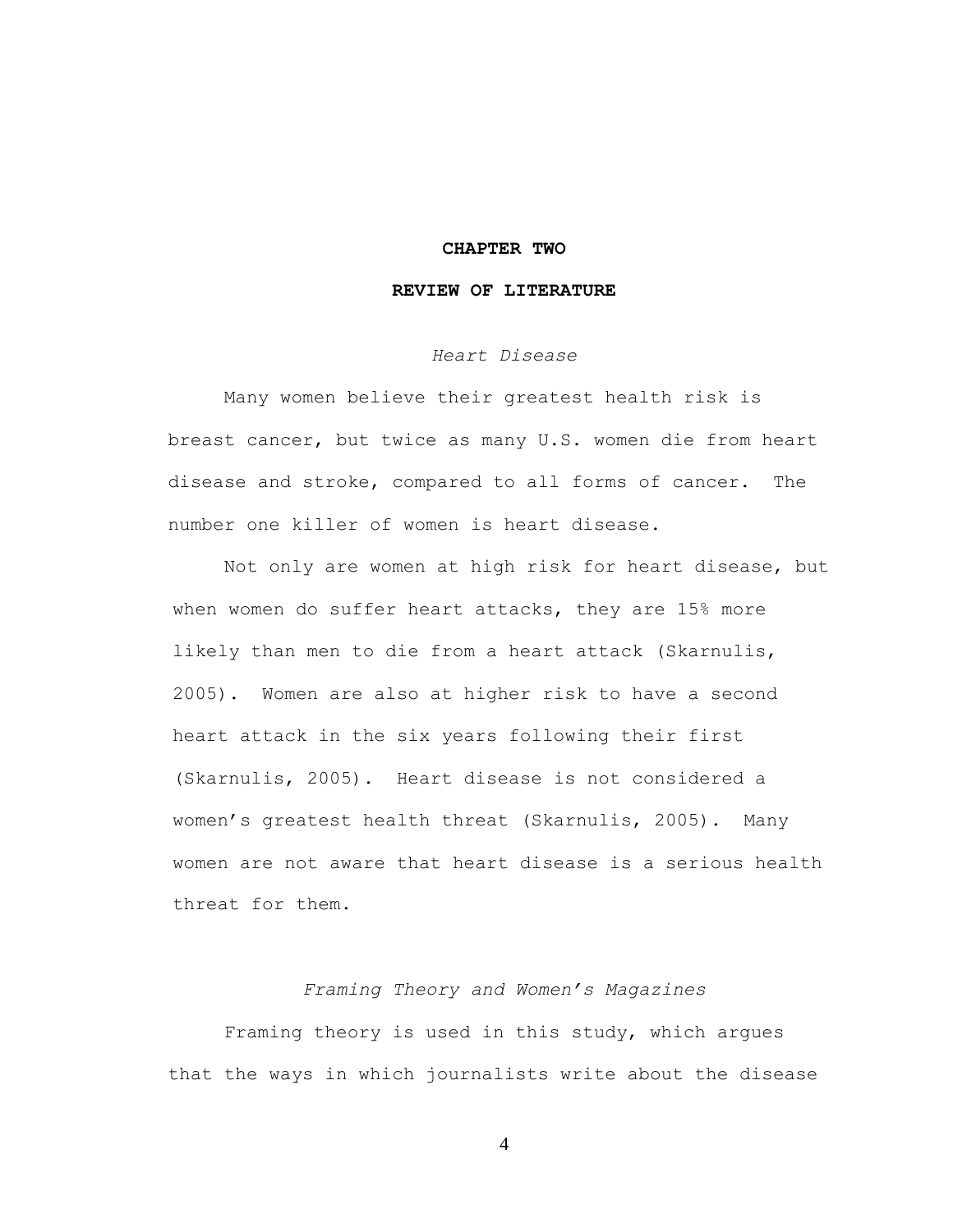have an impact on the readers' responses to the disease. Frames help writers make sense of events and issues through the use of catchphrases and symbols. Frames suggest what is most important in thinking about an issue or disease (Gamson & Modigliani, 1989). Frames help indicate the overall tone of an article's message and give clues as to how readers will receive the information.

Magazines must address health topics in ways that reach those women who are most at risk for these issues (Frisby & Fleming, 2005). This study examined the way health issues are framed.

#### *Coverage of Health Issues*

Meissner, Potosky and Convissor (1992) looked at how sources of health information influenced knowledge of breast cancer screening procedures. The Meissner et al. study (1992) showed that magazines were the second most frequently used source for health information, after doctors. Overall, this study revealed that those who used magazines and other print sources for health information were more likely to be familiar with cancer screening exams (Meissner et al., 1992). The study also concluded that those who used magazine and other print sources for health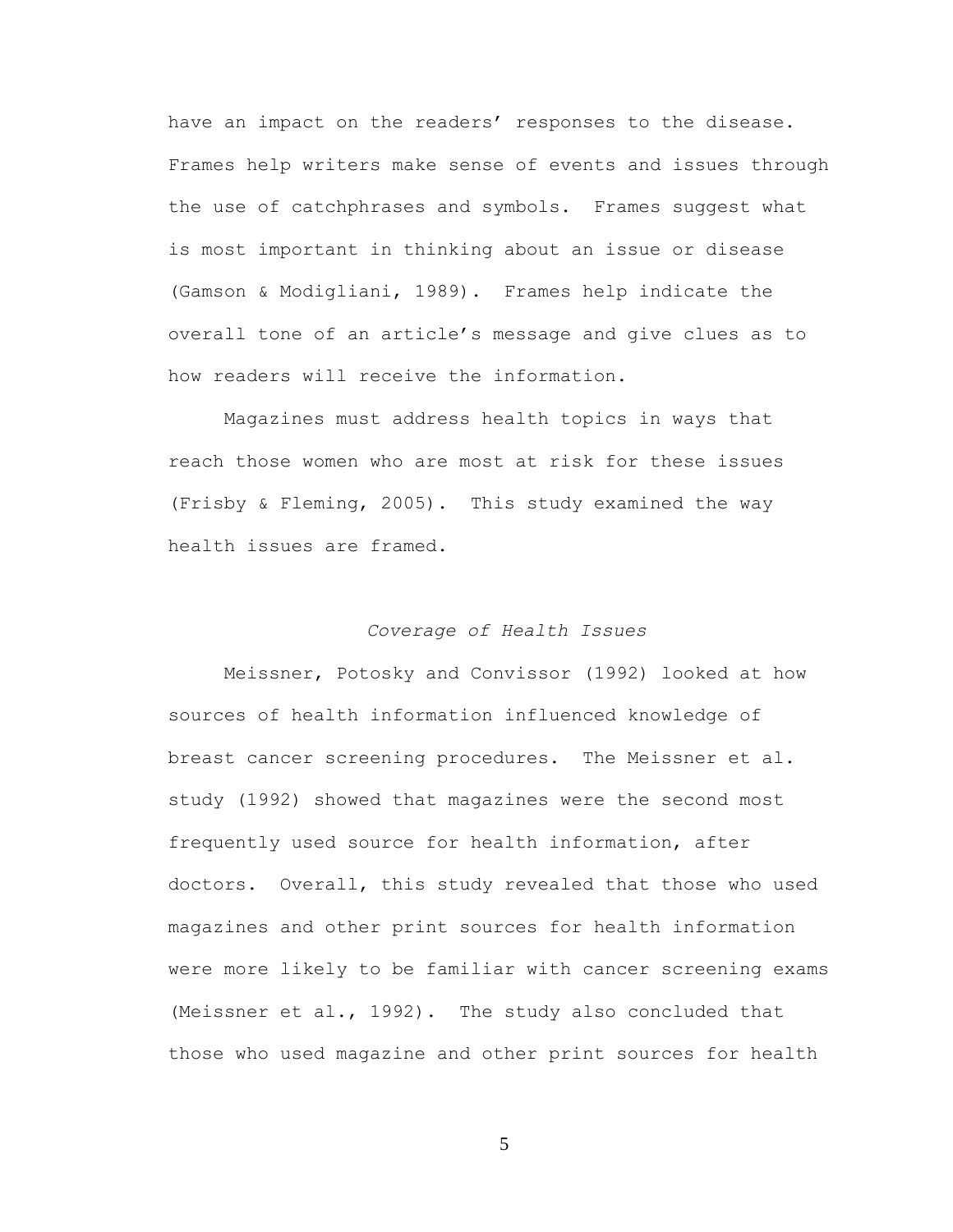information were more educated in finding and reading health information (Meissner, et al., 1992).

Magazines are an important source of health information for women (Jones, 2004), but not are always accurate conveying which health problems affect women the most.

Many say magazines have failed to cover some serious women's health issues in favor of keeping advertisers happy (Kessler, 1989). Magazine editors may have perceived that a story on smoking-related hazards would be controversial in a magazine that receives ad revenue from cigarette companies (Kessler, 1989).

Mass market of women's magazines has been increasing coverage of health issues. McKay and Bonner (2000) found that pathographies, or the study of a subject in relation to an illness, were a powerful narrative tool used by magazines on health discourse. These pathographies are designed to inspire readers using symbols of hope, optimism, perseverance and survival while offering first hand advice on handling significant health issues (McKay & Bonner, 2000).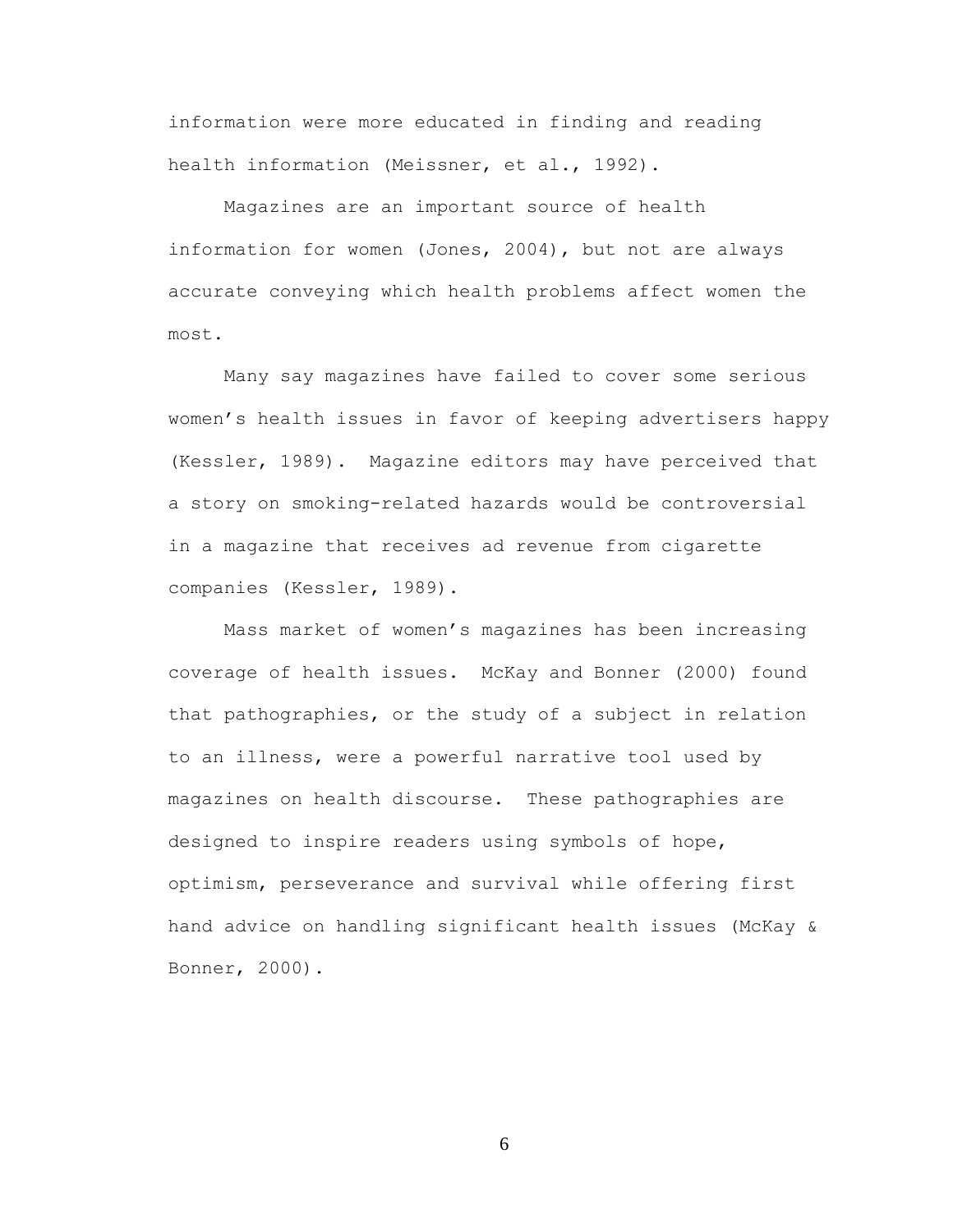In a 2002 study, McKay and Bonner further explored the personal health narratives found in women's magazines. These narratives provided more than health information by conveying the meaning of what it is to have an illness and the triumph of overcoming it (McKay & Bonner, 2002). Through their research, McKay and Bonner (2002) also identified four common themes found in magazine coverage. These themes emphasized the importance of family, helping others, self-identity and spirituality (McKay & Bonner, 2002).

# *Heart Disease Coverage*

Women do not recognize heart disease as a legitimate risk to their health (Mosca, Ferris, Fabunmi, & Robertson, 2004). Clarke identified a disparity in magazine coverage of cancer, heart disease and AIDS (Clarke, 1992). The mass media were identified as a "significant source of information about the disease, its nature, causes, and treatments in the mass media" (Clarke, 1992, p. 105).

By examining magazine coverage of cancer, heart disease and AIDS, Clarke aimed to identify how these diseases were portrayed. Mass media are a "major source of information, metaphors, and values" (p. 106), Clarke argued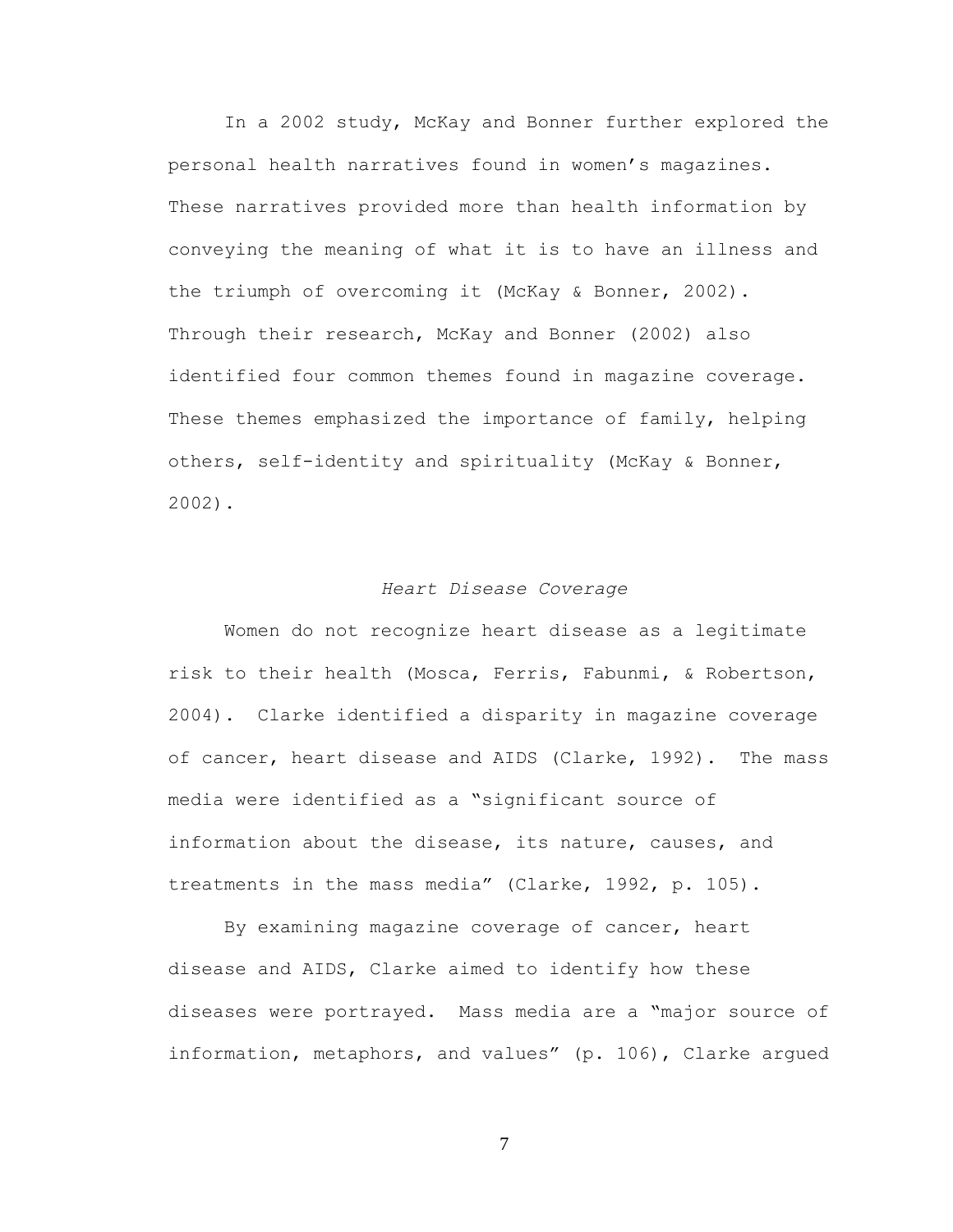that understanding how magazines portray these diseases will help researchers understand how society understands them. Clarke found that heart disease was predominantly portrayed as an isolated event that was very painful (Clarke, 1992). However, Clarke (1992) found that magazine coverage portrayed cancer as "evil," and that it also was cause for shame in the patient diagnosed with it (Clarke, 1992). The media portrayed it as disfiguring and terminal (Clarke, 1992). Clarke's study found that magazine coverage sensationalized cancer and deemphasized the seriousness of heart disease.

Clarke and Binns (2006) found that coverage of heart disease was framed in one of seven ways in the top 20 North American magazines. Frames were optimism about medicine, "good" medicine versus "bad" body, heart disease as an "attack," individual responsibility, contradictory information, male celebrity patients and doctors, and prestigious medical sources (Clarke & Binns, 2006). The male celebrity patients and doctor frame reinforced the myth that heart disease is traditionally a man's. Clarke and Binns (2006) also reported an overall lack of information on women and heart disease found during the time period researched.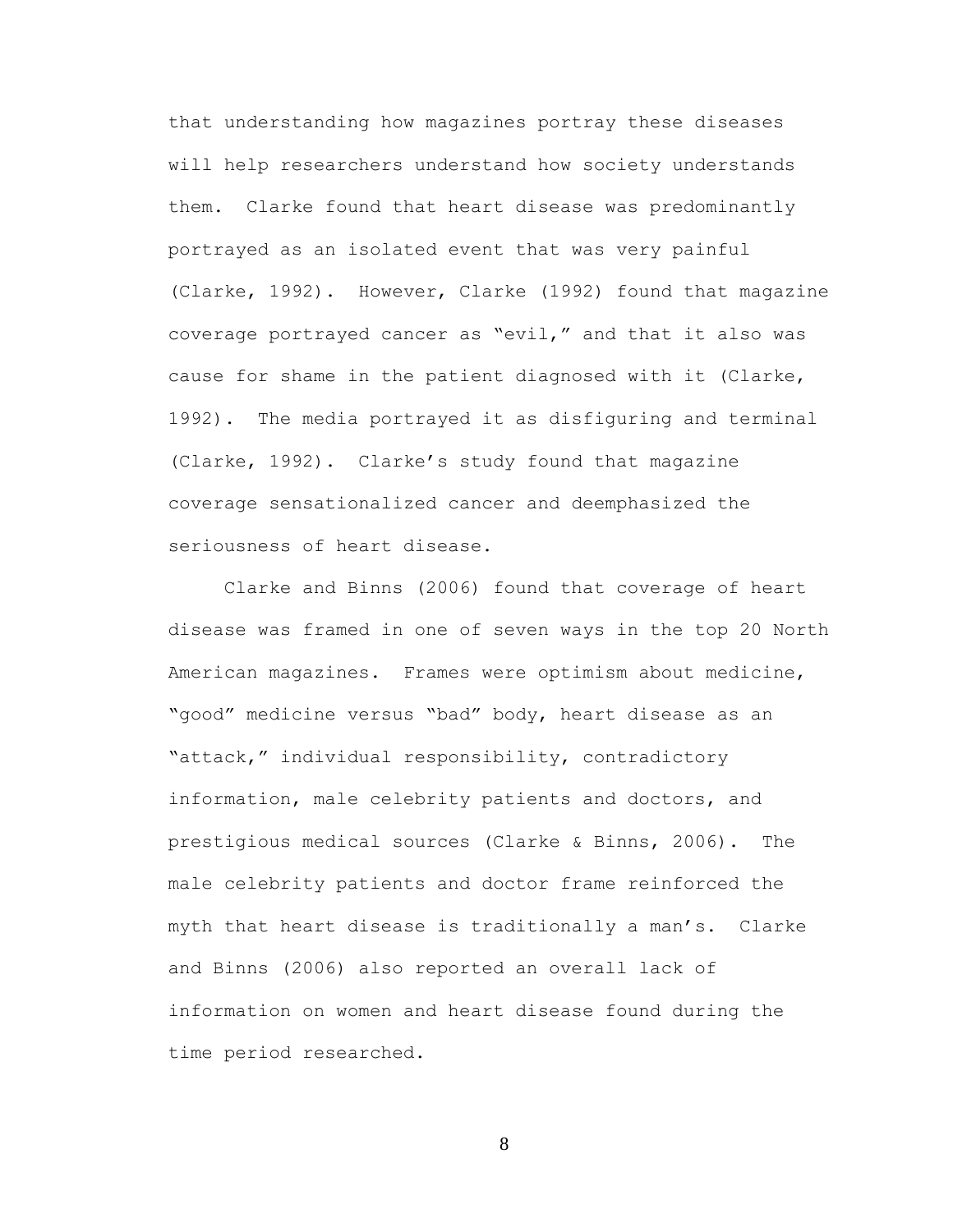In a 2002 study, Meischke et al. found that women received more information on the prevention of heart attacks instead of vital information as how to recognize the symptoms of heart disease. Women did not receive adequate health information on certain heart attack symptoms, such as shortness of breath and nausea. Both symptoms are more frequently reported by women having heart attacks than by men.

### *Breast Cancer Coverage*

Andsager and Powers found that news magazines' breast cancer coverage is different from women's magazines' coverage. Three frames were identified within women's magazines stories: coping, first person experiences and risk factors. Within these frames, Andsager and Powers (1999) found that articles encouraged women to be assertive in prevention and treatment of breast cancer and also provided in-depth information that was only found in a women's magazine, while news magazines covered breast cancer in a less personal way and used economic, political and medical news frames (Andsager & Powers, 1999). Women's magazines encouraged women to prevent breast cancer and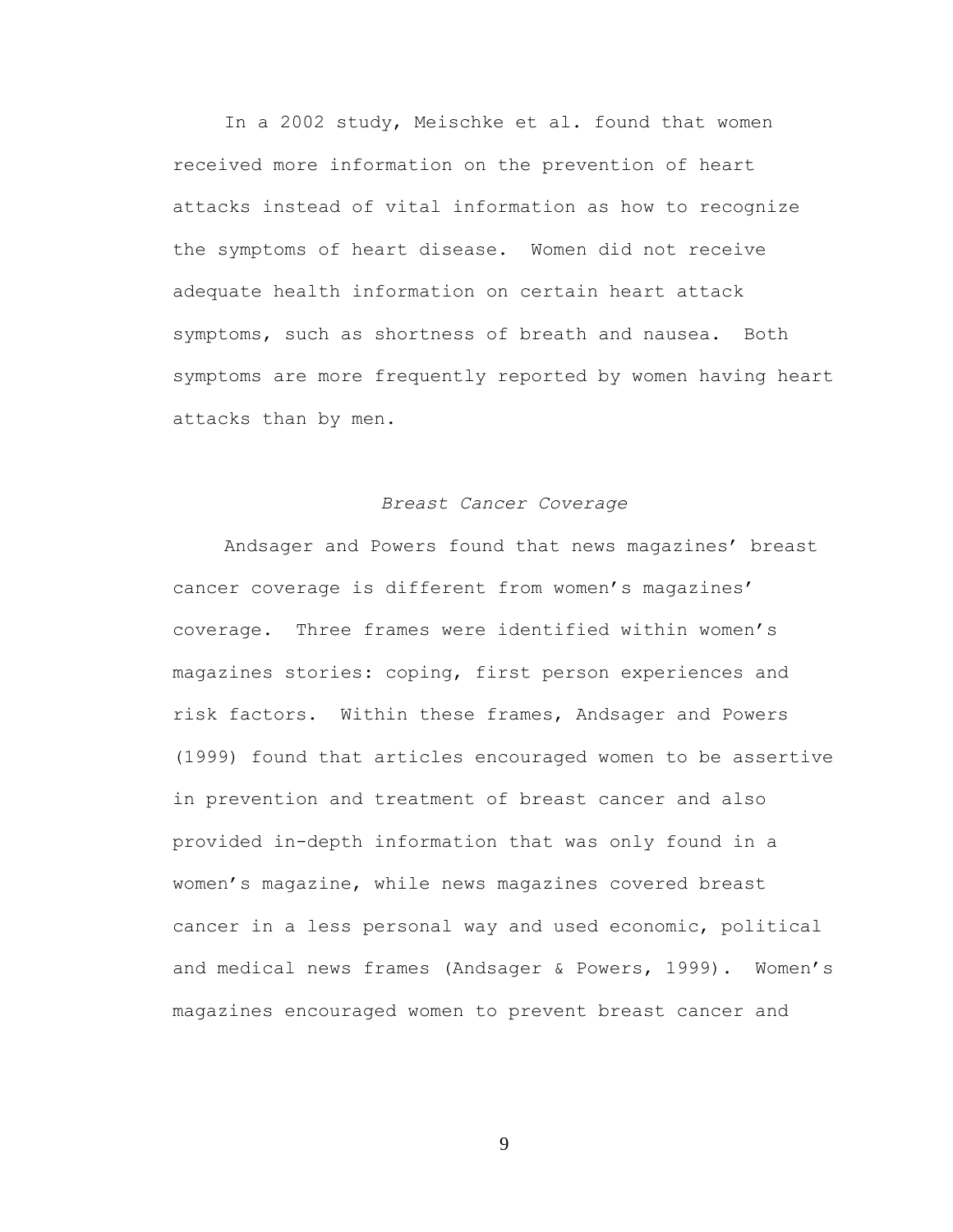seek treatment, while news magazines focused on the effects of breast cancer.

In a 2002 study, Covello and Peters found that many women knew little about the real risks that breast cancer posed to them (Covello & Peters, 2002). The researchers found that media coverage of breast cancer exaggerated its risks, leading women to believe breast cancer was their greatest health risk over heart disease. Despite an overall increase in media coverage of disease, Covello and Peters (2002) found that the women they surveyed were unable to accurately identify their disease-related risk. They argued that the media's exaggeration of breast cancer as a woman's greatest health risk over heart disease and lung cancer leads women to underestimate the importance of these other more common health risks (Covello & Peters, 2002).

### *Framing Theory*

Framing allows the researcher to identify how these women's magazines covered the heart disease and breast cancer. An illustration of the effectiveness of the framing method is Clarke and Binns' (2006) framing analysis of magazine coverage of heart disease. Clarke and Binns (2006) suggest that "all media stories are framed in one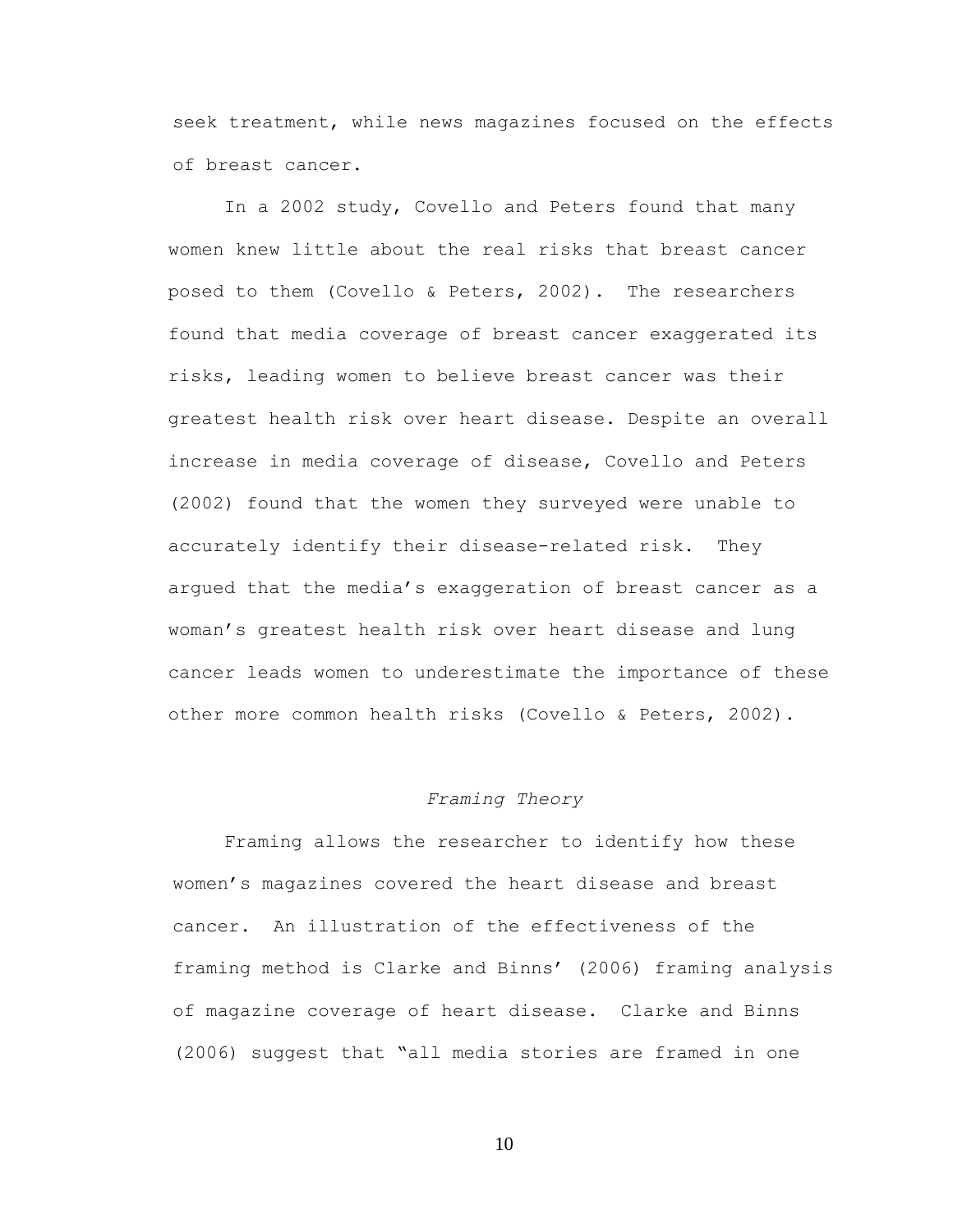way or another. Frames establish boundaries regarding what and how topics will be discussed" (p. 39). They identified seven frames used in coverage of heart disease in their study.

Hallahan (1999) indicates that the concept of framing also connects to the "psychological processes that people use to examine information, to make judgments, and to draw inferences about the world around them" (p. 206). Many scholars define the concept of framing and emphasize the different elements of framing. Goffman (1974) views ―frame analysis" as "the examination in these terms of the organization of experience" (p. 11) and considers "primary framework" as "rendering what would otherwise be a meaningless aspect of the scene into something that is meaningful" (p. 21).

Goffman also identified primary framework in two classes: natural and social. The natural framework indicates the "purely physical" description, excluding any "casually and intentionally interference" or any "actor [that] continuously quides the outcome"  $(p. 22)$ . For example, the description of a state of the weather is considered as the natural framework. The social framework refers to the descriptions of events that "incorporate the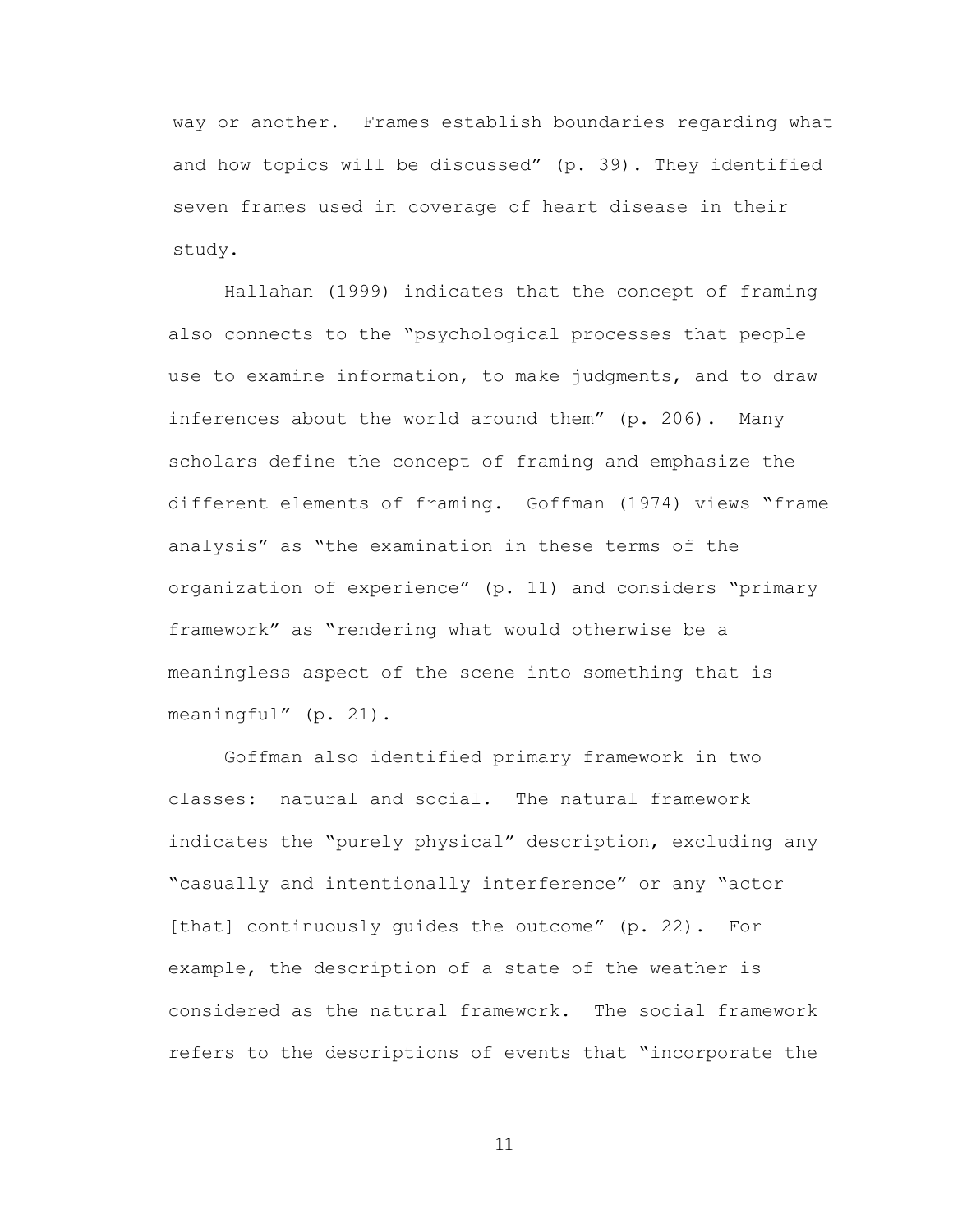will, aim, and controlling effort of an intelligence" (p. 22), and the process of the social framework includes a constant management of consequences, corrective control, and motive and intent.

Reese (2001) claims that ―frames are *organizing principles* that are socially *shared* and *persistent* over time, that work *symbolically* to *meaningfully structure* the social world" (p. 11). Hallahan (1999) holds a similar notion of framing defining reality, and specifies that ―framing is a critical activity in the construction of social reality because it helps shape the perspectives through which people see the world" (p. 207). Hertog and McLeod (2001) agree that frames structure social reality by stating the content of social concerns, the role of the sources that provide information and are involved in social concerns, and the various beliefs, values, and actions. Not only do frames categorize individual phenomena, concepts, and ideas to form the content of a social concern, but they also outline the value and goals inherent in the content.

In addition, any individual, organization, or institution as social member may be framed as an essential piece to solve a social puzzle or problem, whereas other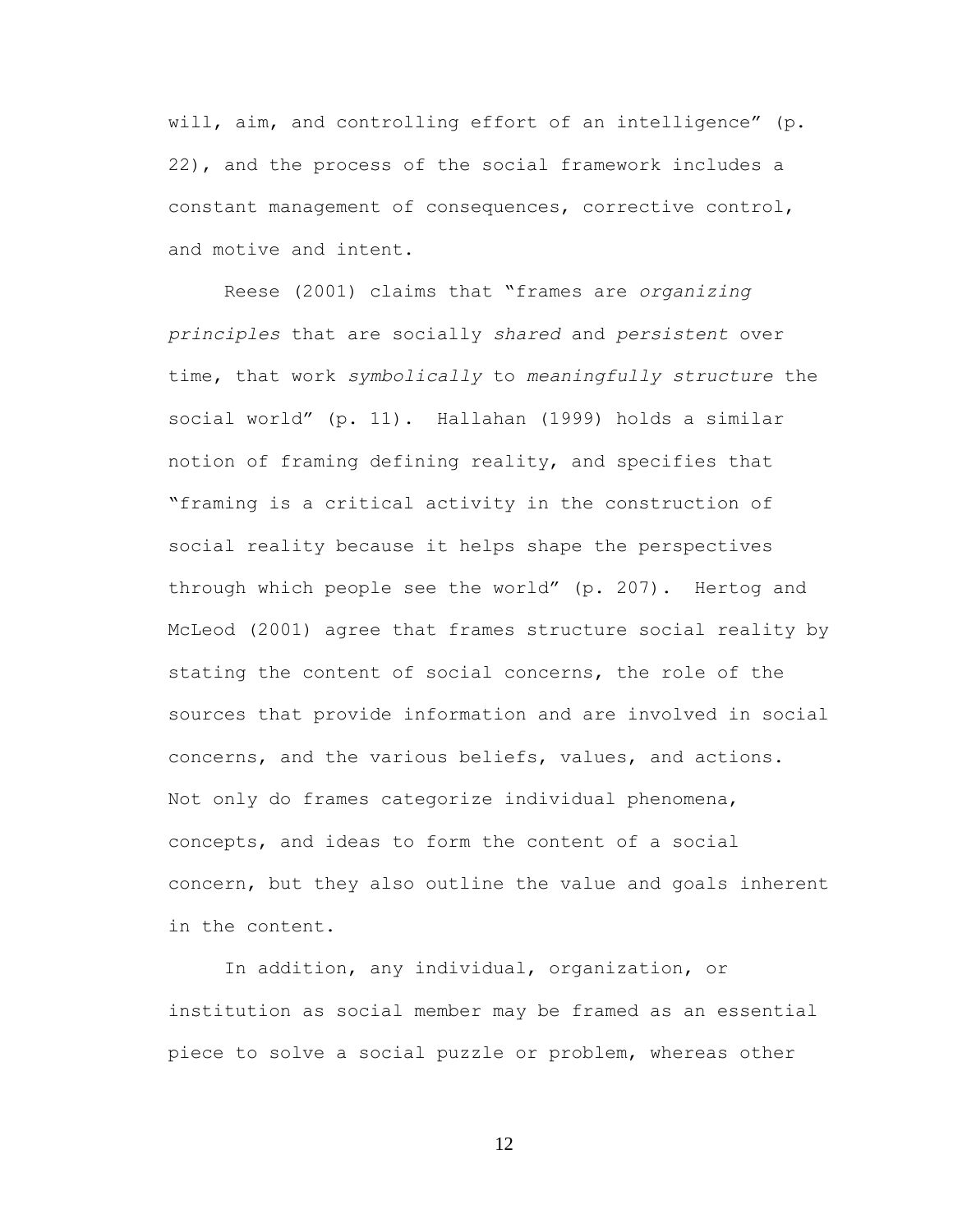members may be framed as peripheral to the solution, or even may be identified as the cause of a problem. Similarly, some relationships can be presented by frames as likely and appropriate, whereas others may be portrayed as inappropriate, illegitimate, or impossible.

However, Hertog and McLeod argue about the two characteristics of frames provided by Reese (2001). First, they claim that frames are more than principles. "Frames have their own content, as well as a set of rules for the processing of new content" (p. 140). Frames are cultural structures with central ideas of myths, narratives, and metaphors. Second, frames are not necessarily persistent over time. ―New frames are at times created and existing ones modified or replaced, or they may simply fade from use" (p. 145).

Johnston (1995) explained frames from a cognitive perspective. Johnston defines frames as "problem-solving schemata, stored in memory, for the interpretative task of making sense of presenting situations" (p. 217). Zoch and Molleda (2006) use the metaphor of a window to describe the concept of frame. "The message of framer has the choice of what is to be emphasized in the message, as the view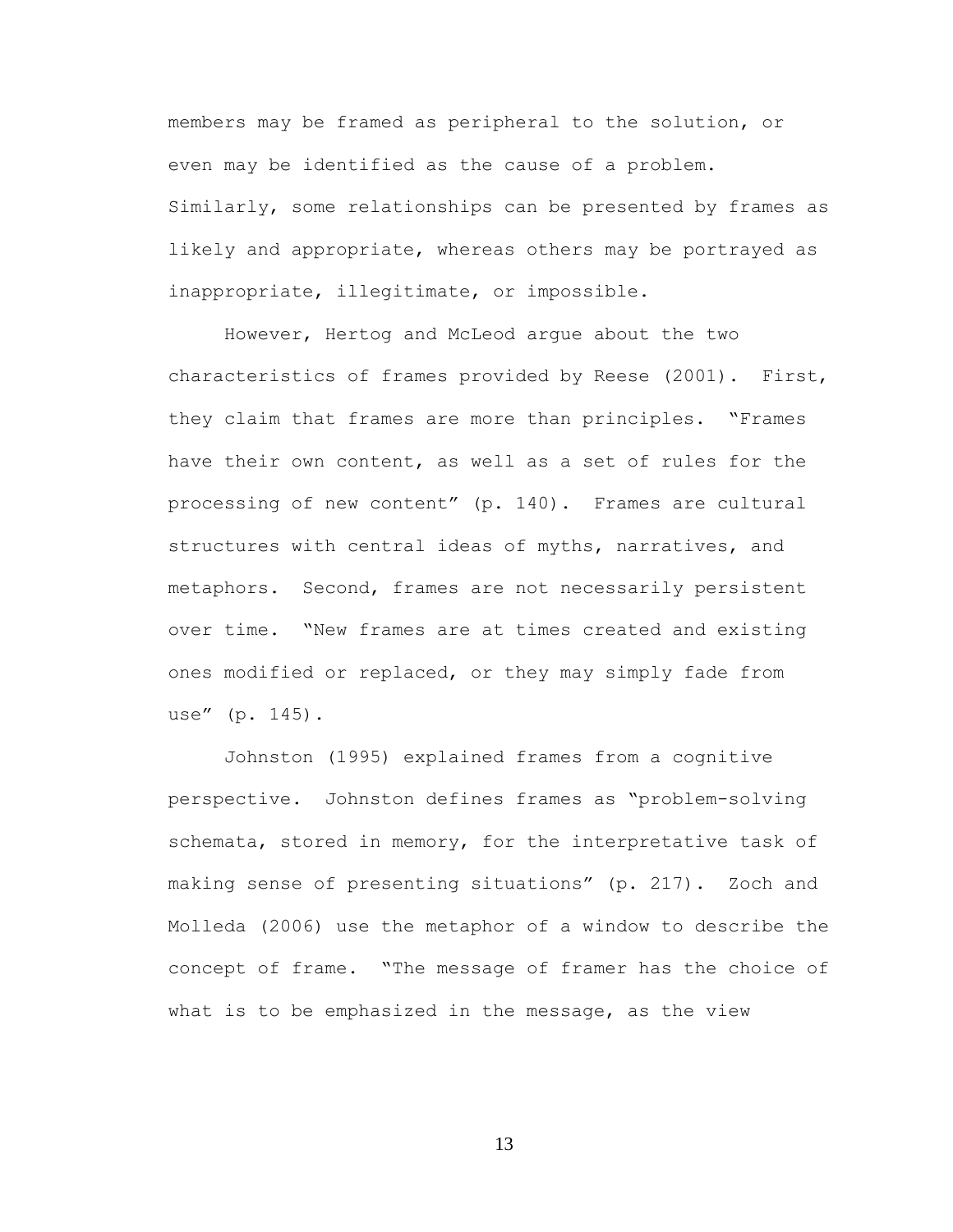through a window is emphasized by where the carpenter frames, or places, the window" (p. 281).

Frames provide the unexpressed but shared knowledge of communicators that allows each to engage in discussion that presumes a set of shared assumptions" (Hertog & McLeod, 2001).

Hertog and McLeod (2001) take the definition a step further, claiming that frames are "organizing principles. . . that work symbolically to meaningfully structure the social world" (p. 140). Frames may reflect social realities already in place (Hertog & McLeod, 2001)

The framing method is the most appropriate for this study because of its focus on enabling the researcher to decipher how these magazines portrayed heart disease and breast cancer, also showing how readers of this information, in turn, may think or act. This is shown through a media framing analysis of breast cancer and implants (Andsager & Powers, 2001). The authors contend "it is important to understand the ways in which journalistic framing of issues occurs, because framing influences public understanding and, consequently, policy formation‖ (Andsager & Powers, 2001, p. 164).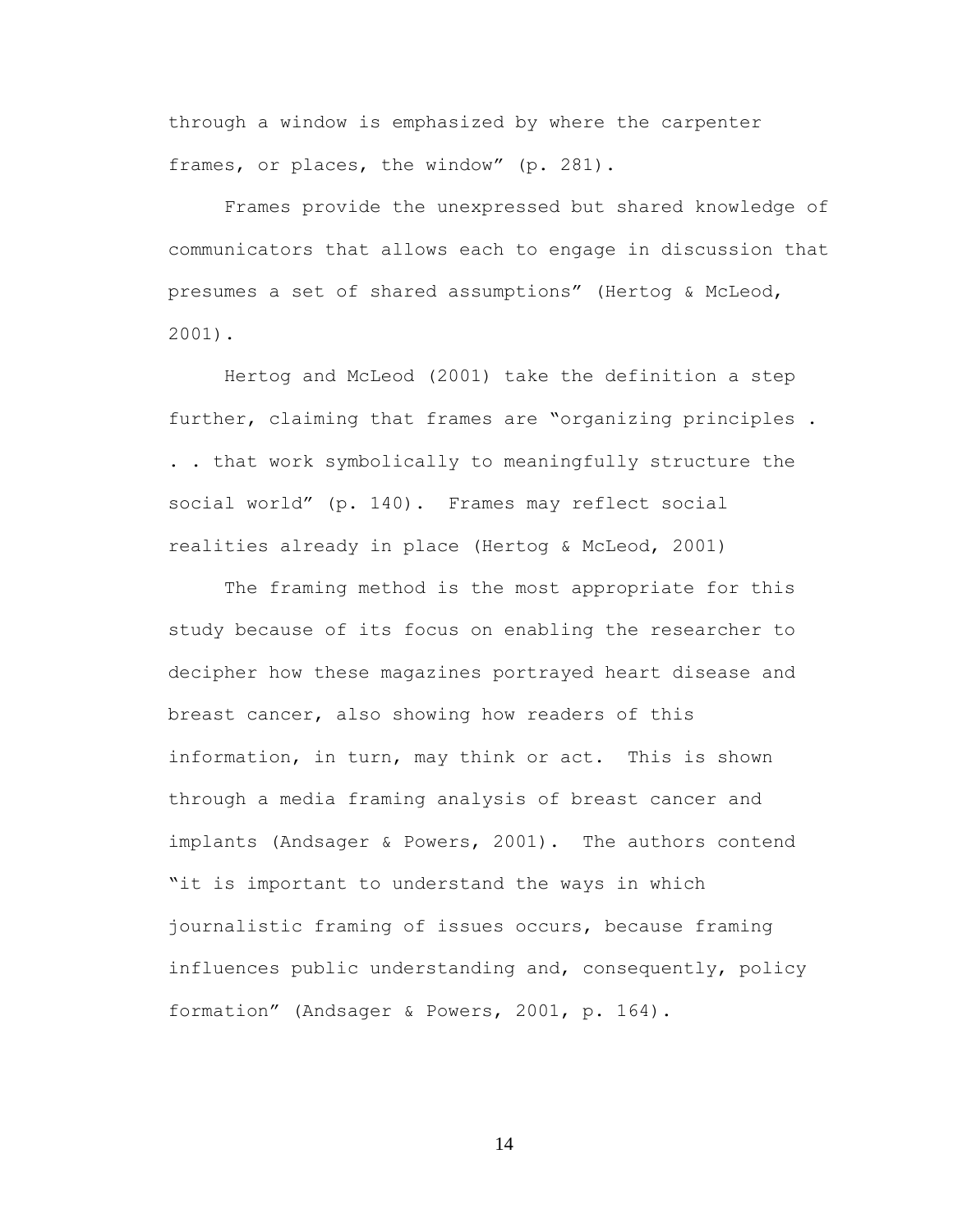By applying similar framing techniques found in these examples, this study is intended to determine how heart disease and breast cancer is framed in women's magazines. The implications of such findings, as shown by Andsager and Powers, are important because they could have an impact on readers' perceptions and actions. If heart disease and breast cancer articles are framed a certain way, they may alter one's views on the health risk of each.

### *Organizational Framing*

Hallahan (1999) pointed out that framing theory can be utilized as a rich approach to analyze public relations practices. Through the framing process, organizations not only attempt to define the reality for the public they depend on, but they also develop common frame of reference on issues based on the mutual benefits with the publics in order to effectively establish and maintain relationships. Zoch and Molleda (2006) claim that public relations practitioners act as sources to provide selected information for media and help frame the issue in the way the organization wishes.

Practitioners should well prepare themselves as dependable and reliable sources. In addition to passively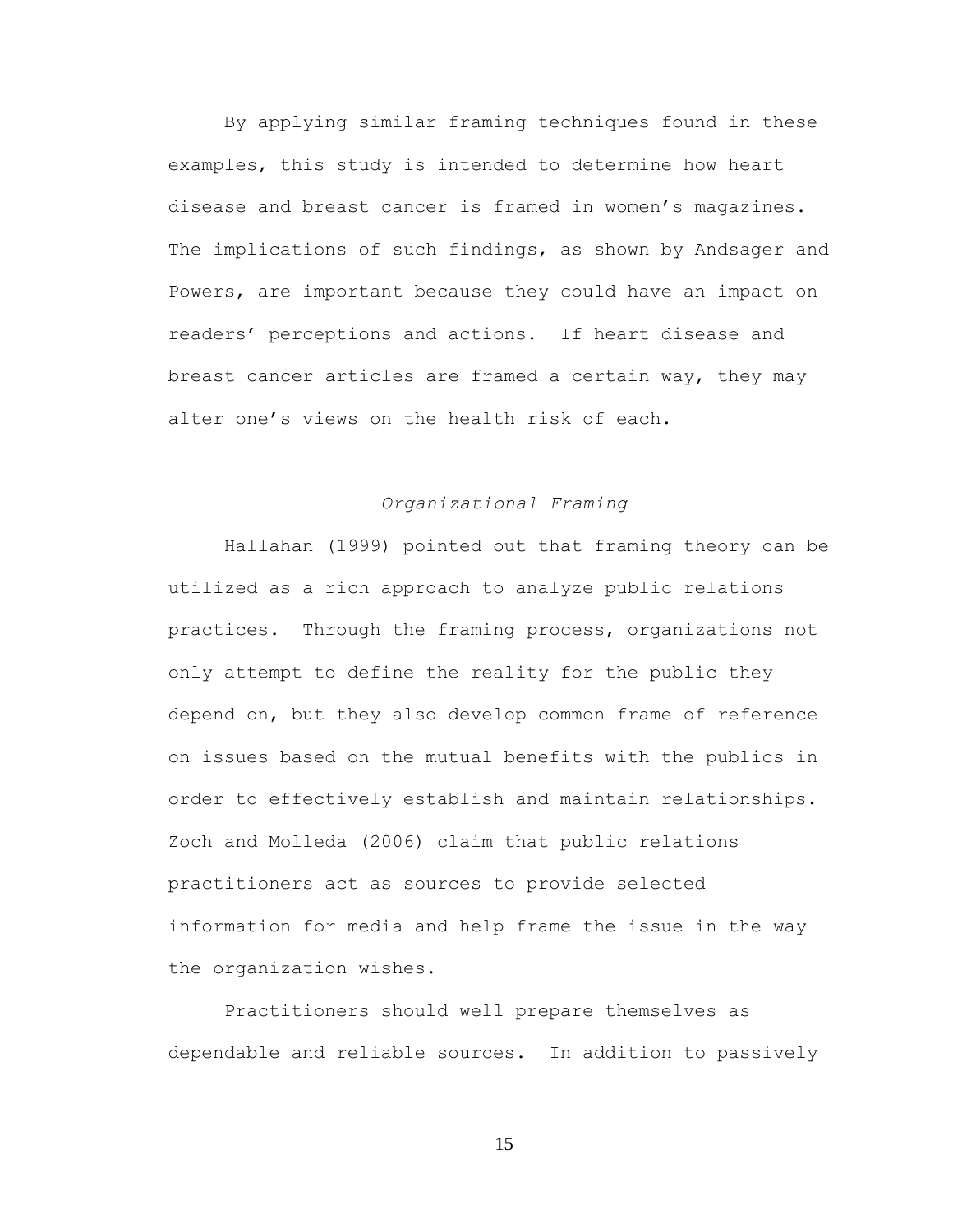acting as a source, practitioners could actively view framing as a "strategy of constructing processing news discourse‖ (Pan & Kosicki, 1993, p. 57), and –employing the four functions of framing brought up by Entman (1993) define problems, diagnose causes, make moral judgments, and suggest remedies to carry out their duty effectively.

Hallahan (1999) in his examination of literature developed from different areas—textual, psychological, and socio-political construct—suggested seven models of framing that can apply to public relations. The seven models of framing are situational framing, attribute framing, framing of risky choices, action framing, issue framing, responsibility framing, and news framing. Hallahan uses a case of how public relations practitioners reacted during crisis management as an example to explain each model. Situational framing is applied at the beginning to define whether the situation constitutes a crisis or not. Crisis managers use attribute framing to identify or emphasize certain attributes of the crisis. Framing of risky choices implies the level of significance that organizations have affect themselves and their publics.

Action framing describes how the affected publics frame the desired actions they have taken in different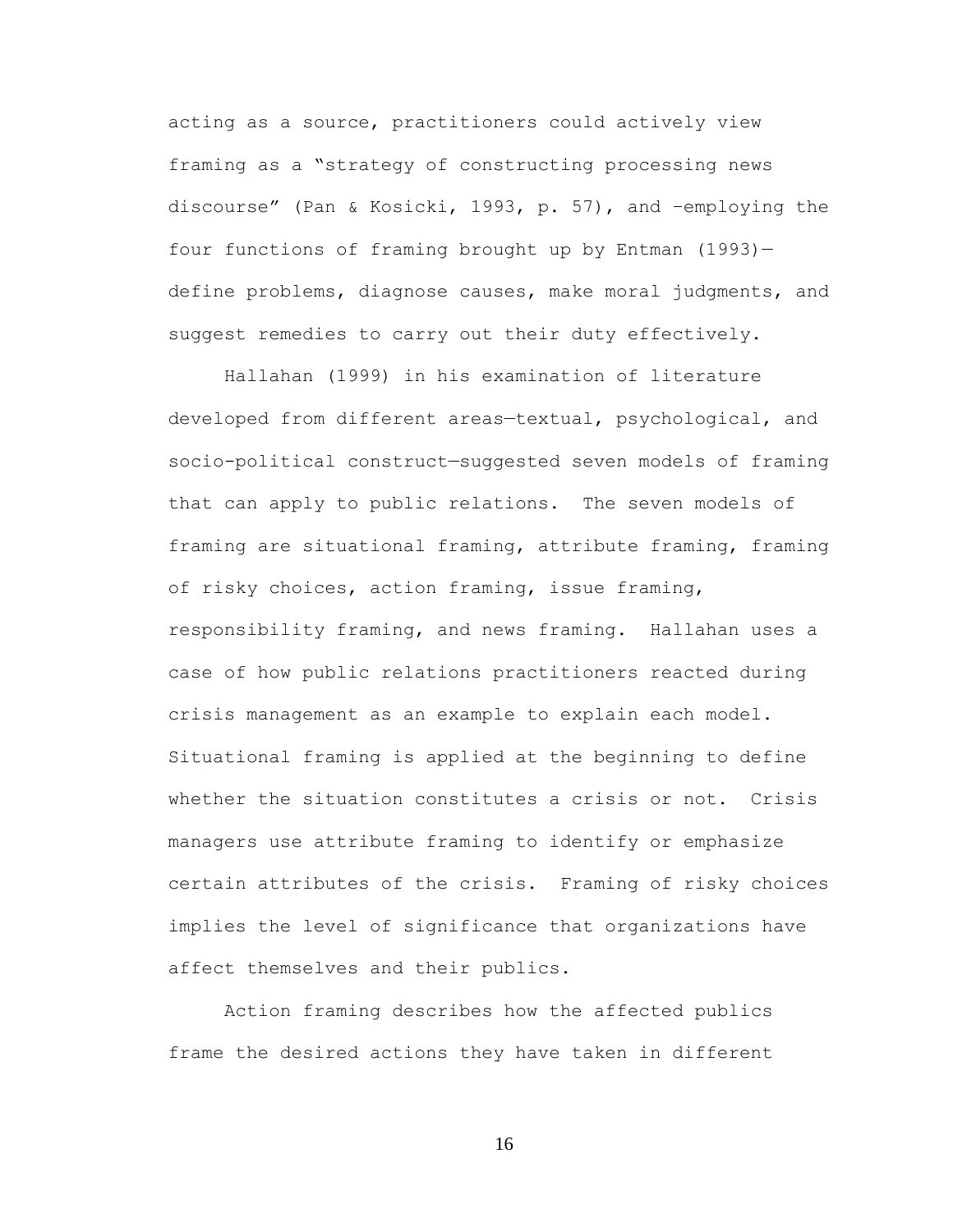ways. Crisis managers can adopt the issue framing to frame the issue underlying the crisis and employ the responsibility framing to offer the causes and explanations of the crisis.

Finally, news framing depicts how crisis managers act as a source of the crisis or a spokesperson of the organizations and frame the publics' perception of the crisis.

### *Framing Analysis*

Framing analysis research has been done by many scholars (Perkins 2005). Framing analysis examines messages shaped by reporters and editors and by public relations sources attempting to promote ideas or opinions. Johnston (1995) points out that framing analysis explicates the sources, ideology, and effect of frames. It also can find out how the belief, meanings, and experience form the frames.

Hertog and McLeod (2001) suggest the first step of framing analysis is to identify frames through a master narrative. "Narratives are powerful organizing devices, and most frames will have ideal narratives that organize a large amount of disparate ideas and information" (p. 148).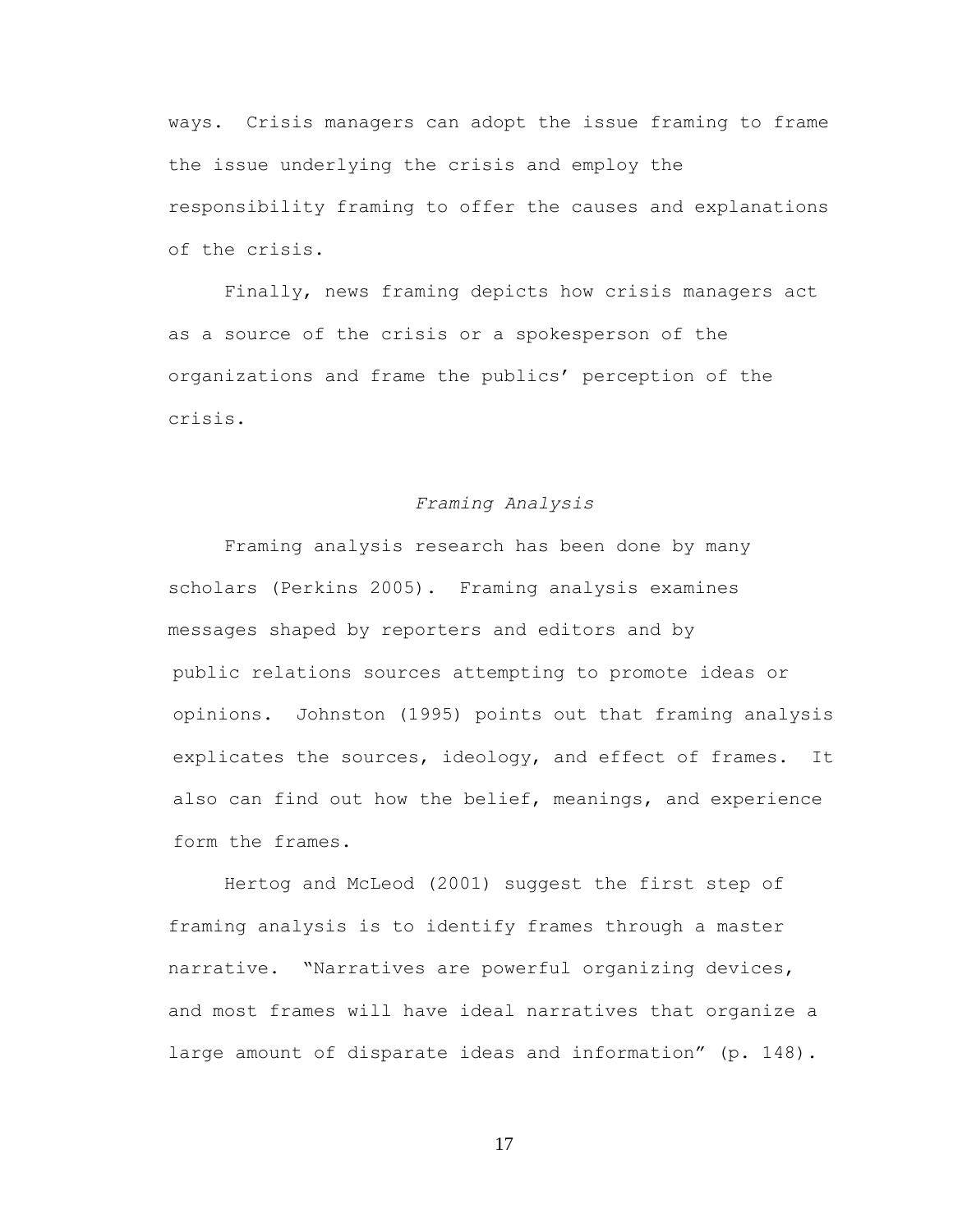Frames can be identified by examining the repetition of certain vocabularies, including adjective, adverbs, verb tenses, and nouns. After gathering enough content for frame analysis, researchers are recommended to take the following steps to process the analysis: (1) establish preliminary models of frames and subframes (as many as possible); (2) identify the sponsor or the source of the frame; (3) be aware of the symbols appearing in the frame and the changes of the frames; (4) propose the hypotheses to find out the relationship among frames, culture, ideology, issues, and narrative structures; (5) finally, identify the research methods to conduct the analysis.

# *Summary and Research Questions*

Two conclusions can be drawn from existing literature. First, magazines are an important source of women's health information. Second, heart disease is not accurately perceived by women as their greatest health risk. This study will answer the following research questions:

First, identify use of heart disease and breast cancer coverage between 2001-2004 in the four women's magazines.

Second, was heart disease accurately perceived as the number one health risk for women?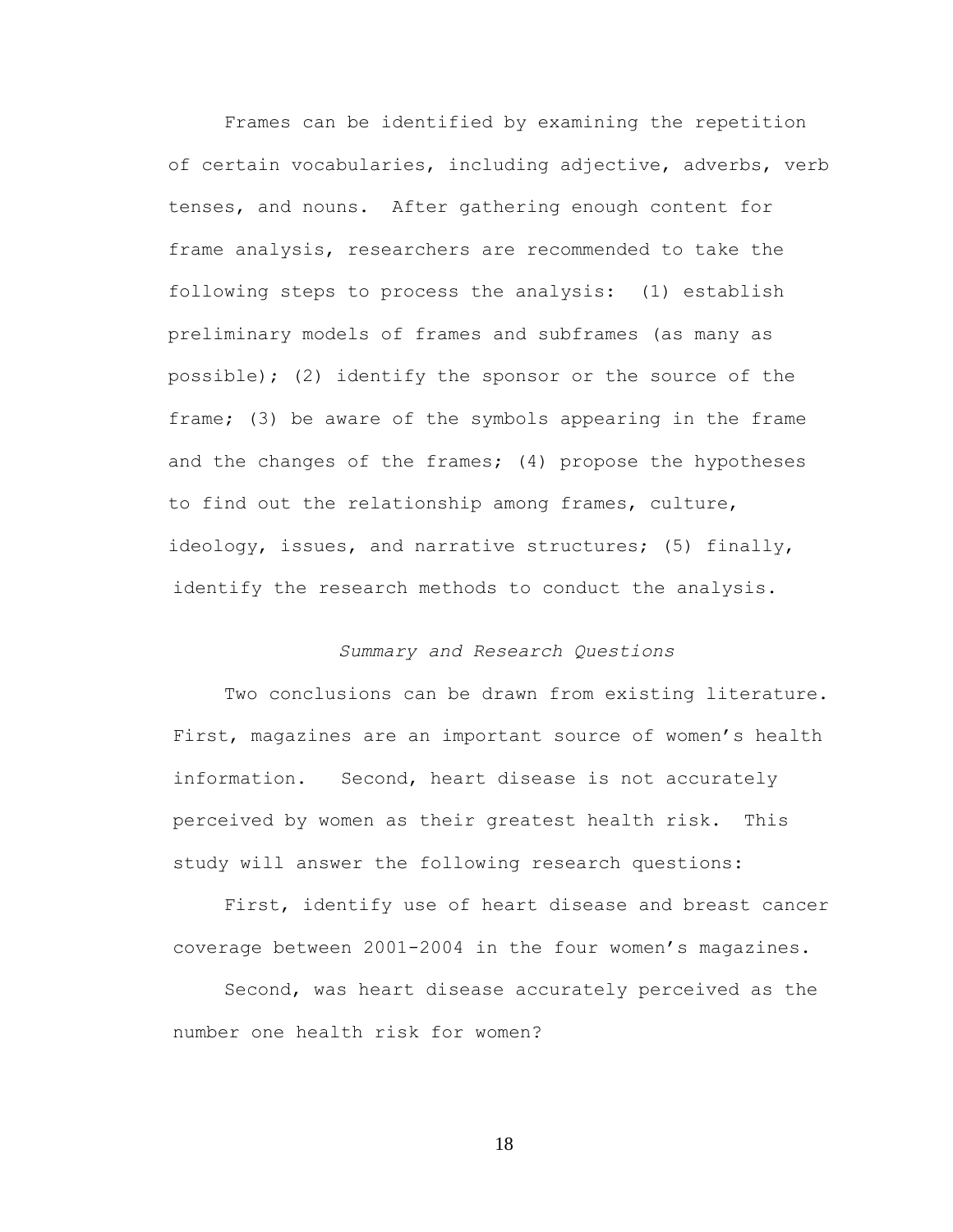The researcher analyzed women's magazine coverage of the two highest risk diseases for women, as well as the frames used in the coverage. The research may find patterns on how they are framed.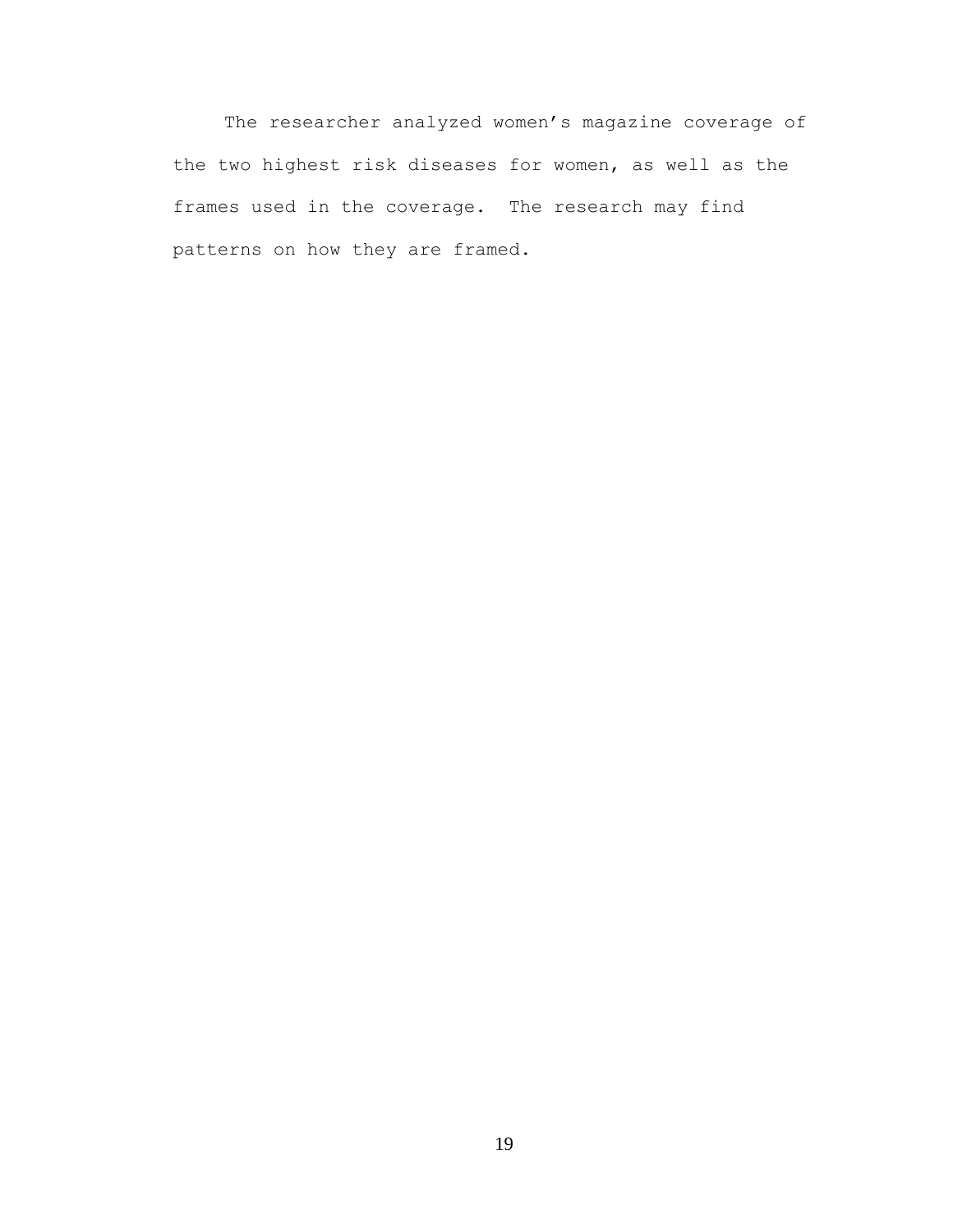### **CHAPTER 3**

### **Methodology**

# *Unit of Analysis*

The unit of analysis, the smallest element of a content analysis, was defined as the individual units that the researchers make descriptive and explanatory statements about (Wimmer & Dominick, 1991; Babie, 2001). Some researchers mention that content analysis allows researchers to treat qualitative data in quantitative ways (Leiss, Kline & Jhally, 1990). Hertog and McLeod (2001) point out that quantitative content analysis is one of the important methodologies of framing analysis and frequently adopted by researchers.

### *Methods*

Chapter 3 describes the method used for the study and outlines how the study was conducted. The method for this study was a qualitative framing analysis on womens magazines. This study looked at how the content was framed, noting the catch phrases, keywords, exemplars,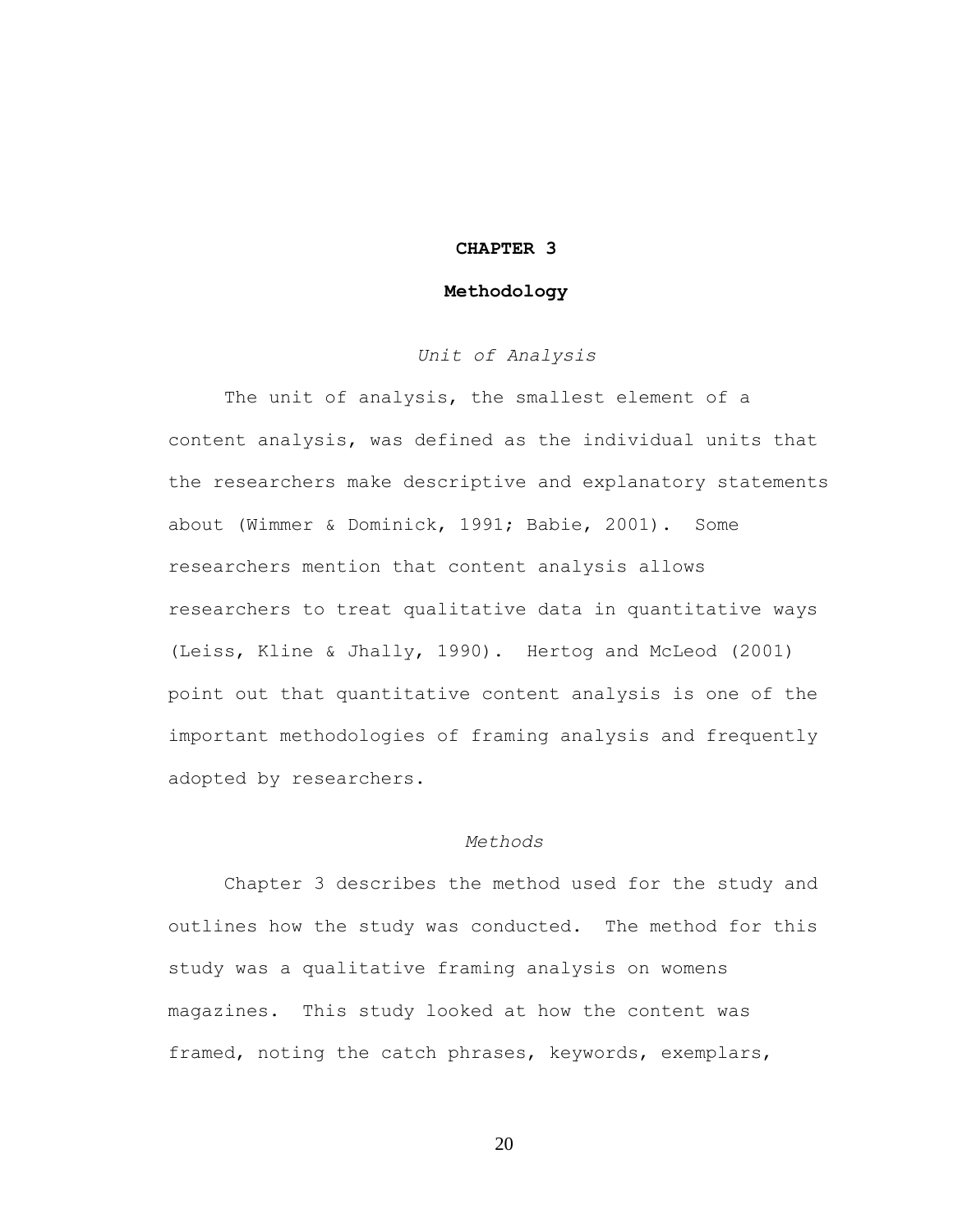source listings, metaphors, images and photos. This method follows the example of past framing studies, including the Zoch (2001) and the Hertog and McLeod (2001) studies. This study is designed to examine how the top four women's magazines covered heart disease and breast cancer from 2001 to 2004. The implications of these findings are important, as demonstrated by Clarke and Binns (2006), because they suggest that frames may have an impact on women readers' perceptions of their health risks and how they act upon those risks.

### *How Magazines Were Selected*

Each magazine was selected for its high national circulation as recorded by the Audit Bureau of Circulation in 2005.

# *How the Articles Were Chosen*

All magazine issues from the selected titles for 2001 - 2004 were examined by perusing the table of contents and by flipping through cover-to-cover. All editorial items, feature articles, briefs, letters and Q&As—that focused on heart disease and breast cancer were selected.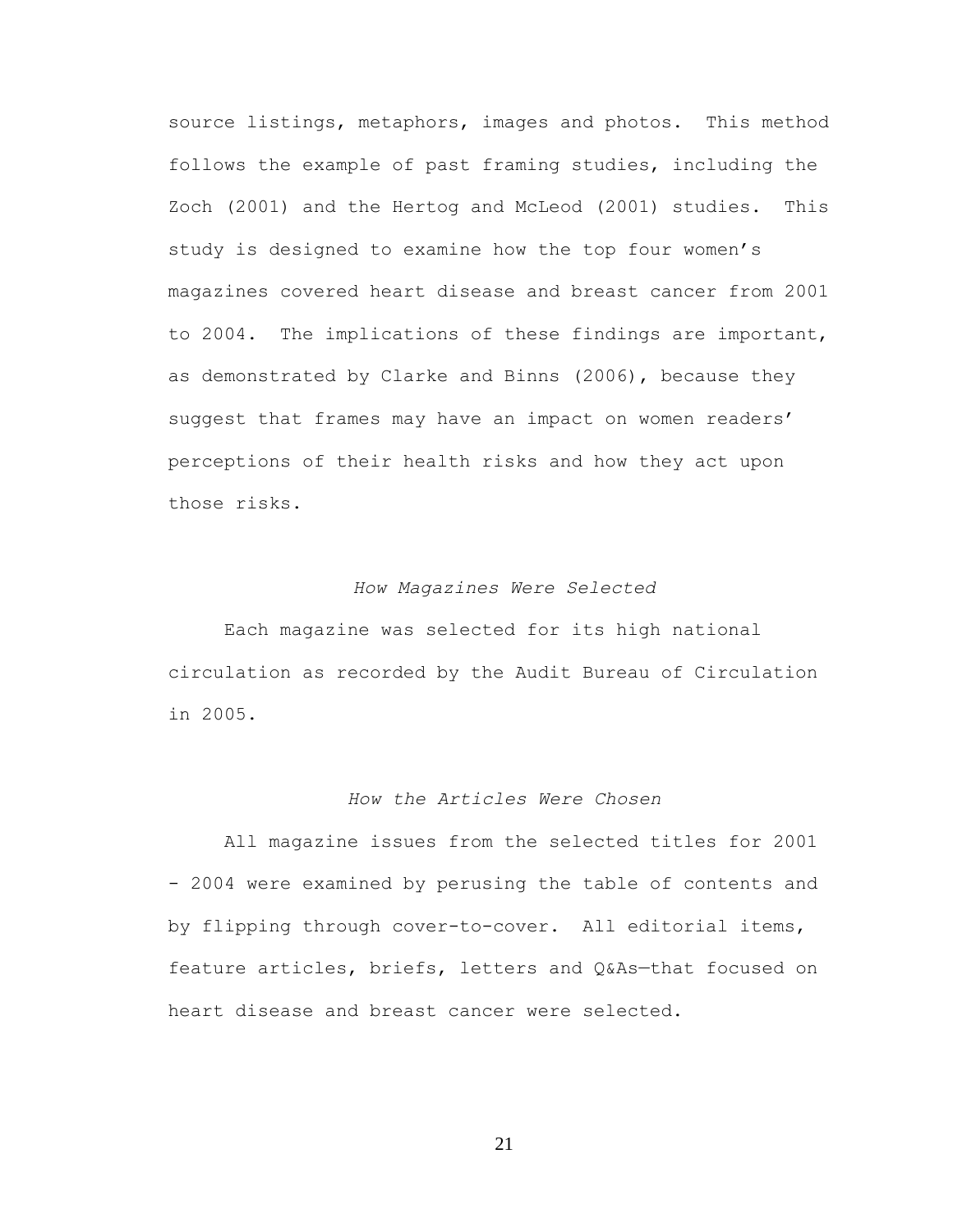*How the Articles Were Coded and Interpreted*

In order to determine the frames, a coding sheet was constructed to allow listings of the aspects mentioned before: keywords, phrases, sources, length, prominence, etc. (Appendix A). Each article was first read in its entirety to determine the main topic, secondary topics and any encompassing themes. The story was then read a second time line-by-line in order to determine sentencing, wording, phrasing and sourcing. Through a third scan of the story, the coder recorded the story's length, location within the magazine and visual images onto the code sheet. After completion, the code sheets were read and analyzed to determine repeated arguments, themes and occurrences.

Frames were not predetermined. Instead, they were found as the content was read. This was to ensure that all possible frames were found and to eliminate unintentional research bias by selecting only a limited range of frames. Colored pens were used to mark each frame and its corresponding themes on the article.

At the end of coding all articles, the researcher was able to go through all the photocopied articles and see how often each color was used. The most used colors also reflected the most used frames. The number of articles in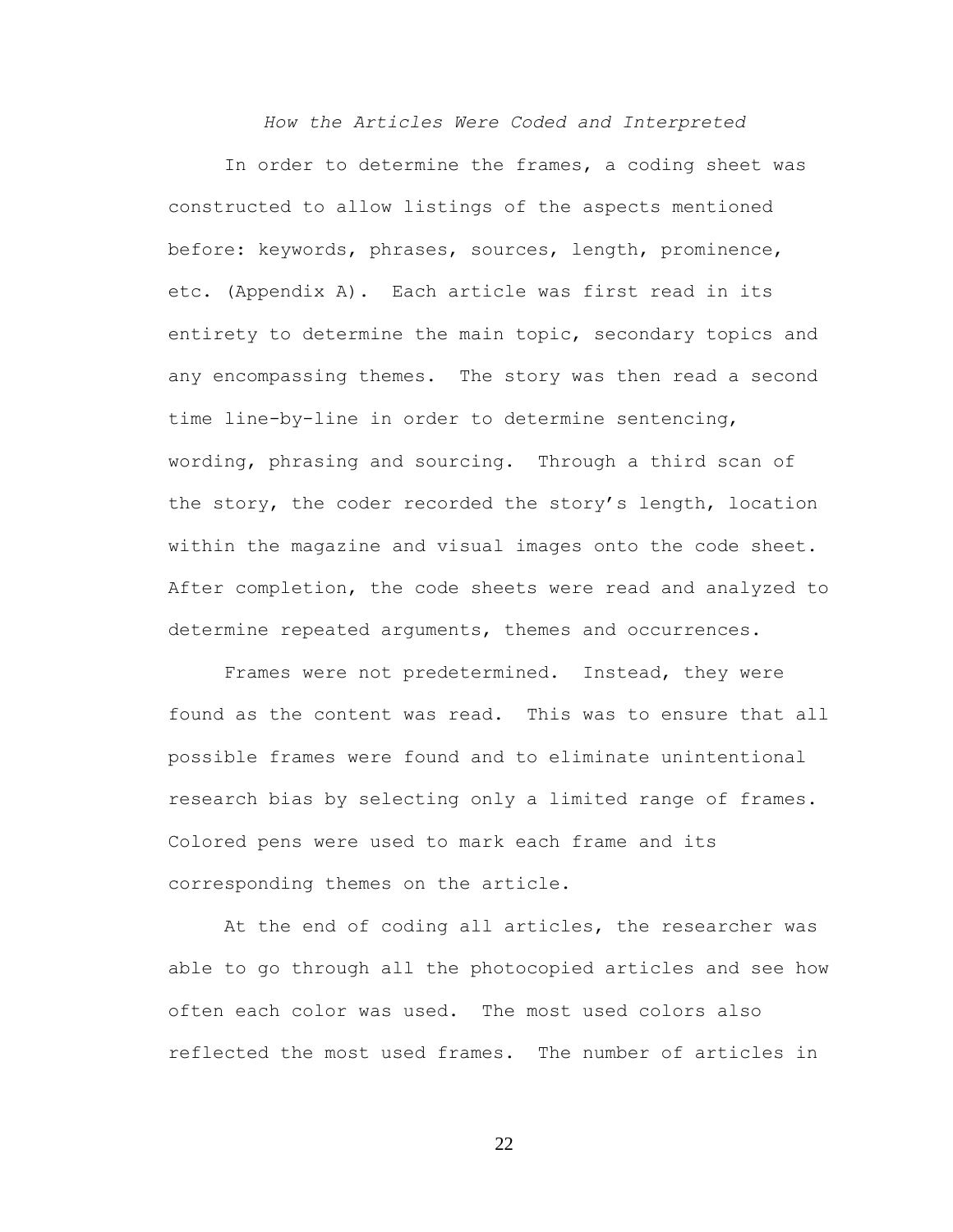which each frame appeared, the number of times in each article they were referenced and a frame's location in each article (was it used at the beginning, middle, end?) all were recorded. In order to prevent items from being highlighted in one color that later proved to reflect two separate frames, the researcher did not highlight immediately upon first reading the articles. Instead, the researcher first used pencil-written notes and then went back and highlighted.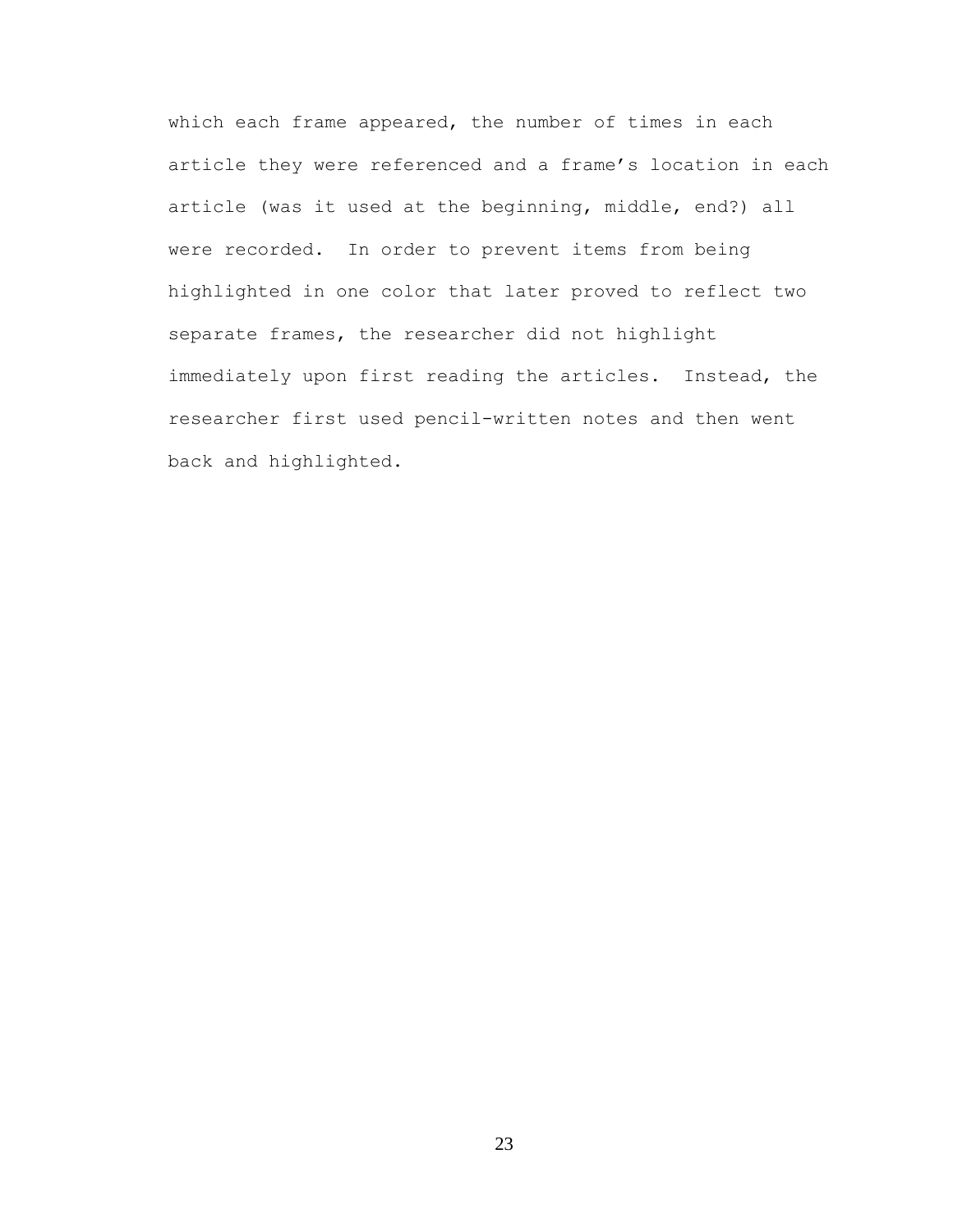### **CHAPTER 4**

#### **FINDINGS**

Chapter 4 outlines the results of this study. It presents the results of the analysis of Family Circle, Good Housekeeping, Woman's Day, and Ladies' Home Journal's coverage of breast cancer and heart disease, as well as revealing the frames and sources used in that coverage.

# *Findings in Editorial Content*

There were a total of 60 articles covering heart disease and breast cancer found in *Family Circle*, *Good Housekeeping*, *Woman's Day*, and *Ladies' Home Journal* during the four-year period from 2001 to 2004. Of those, 27 articles covered only heart disease, 24 covered only breast cancer and 9 covered both heart disease and breast cancer. (Table 1)

|                   |               | Table 1. List of the total number of articles by disease |
|-------------------|---------------|----------------------------------------------------------|
| Magazine          | Disease       | Number of Articles                                       |
| Family Circle     | Breast Cancer |                                                          |
|                   | Heart Disease |                                                          |
|                   | Both          |                                                          |
| Good Housekeeping | Breast Cancer |                                                          |
|                   | Heart Disease |                                                          |
|                   | Both          |                                                          |

Table 1. List of the total number of articles by di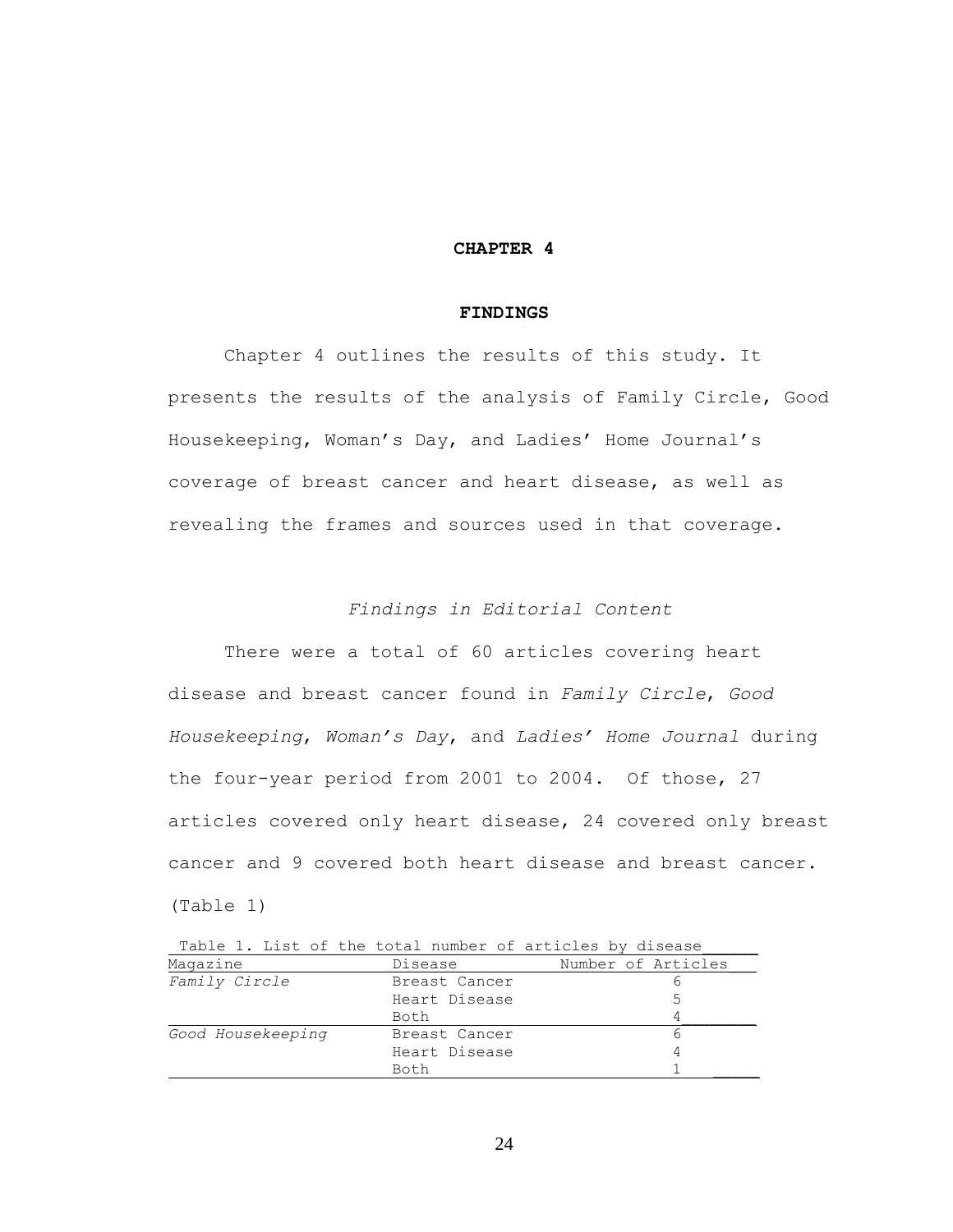| <i>Ladies' Home Journal</i> | Breast Cancer | 12 |
|-----------------------------|---------------|----|
|                             | Heart Disease |    |
|                             | Both          |    |
| Woman's Day                 | Breast Cancer |    |
|                             | Heart Disease | 13 |
|                             | Both          |    |
| All Magazines               | Breast Cancer | 32 |
|                             | Heart Disease | 29 |
|                             | Both          | 12 |

In addition to heart disease and breast cancer, both magazines covered a range of other health issues. Other health issues that were covered were diabetes, arthritis, Alzheimer's disease, osteoporosis, Parkinson's disease, liver disease and HIV.

The health section from each magazine had the majority of breast cancer and heart disease articles.

The average article length varied from  $2 - 3$   $\frac{1}{4}$  pages in length from the four magazines. Family Circle and Ladies' Home Journal had similar article length. The average article length in Woman's Day was 2.5 pages. In Family Circle, heart disease received slightly more coverage overall than breast cancer. In Good Housekeeping, fewer pages were allotted heart disease coverage, which had an average length of two pages. The average length of an article covering breast cancer was 2.875 pages. The average length of an article covering heart disease was 3.0 pages.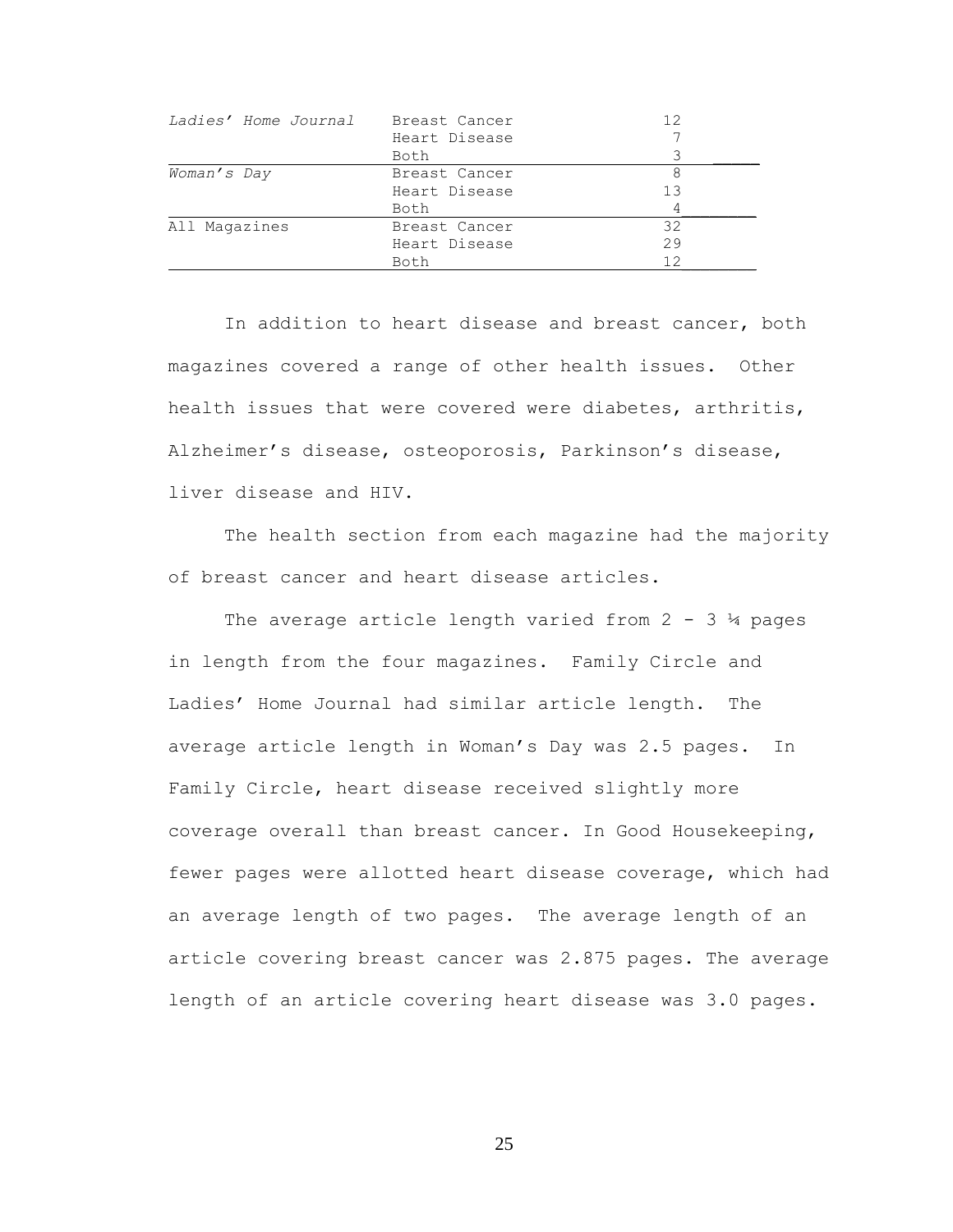(Table 2).

| Magazine                 | Disease       | Number of Articles |
|--------------------------|---------------|--------------------|
| Family Circle            | Breast Cancer | 3.25               |
|                          | Heart Disease | 3.5                |
|                          | Both          | 3.5                |
| Good Housekeeping Breast | Cancer        | 2.25               |
|                          | Heart Disease | 2.0                |
|                          | Both          | 2.25               |
| Ladies' Home Journal     | Breast Cancer | 3.5                |
|                          | Heart Disease | 3.25               |
|                          | Both          | 3.5                |
| Woman's Day              | Breast Cancer | 2.25               |
|                          | Heart Disease | 3.25               |
|                          | Both          | 2.5                |
| All Magazines            | Breast Cancer | 2.87               |
|                          | Heart Disease | 3.0                |
|                          | Both          | 2.875              |

Table 2. List of average length of articles found by disease

Overall, the most frequent authors of health articles were staff or freelance writers who were not doctors or medical professionals. The sources used within each magazine differed only by the third most frequently used source. Of sources used, medical doctors were cited the most frequently and PhDs the second most frequently in all four magazines.

In Family Circle, medical doctors sources outnumbered PhD sources. The American Cancer Society was the third most frequently used source. Spokespersons for the American Cancer Society were counted separately if they were medical doctors or PhDs. Articles in Good Housekeeping cited significantly fewer sources than Family Circle. In Good Housekeeping, medical doctors were the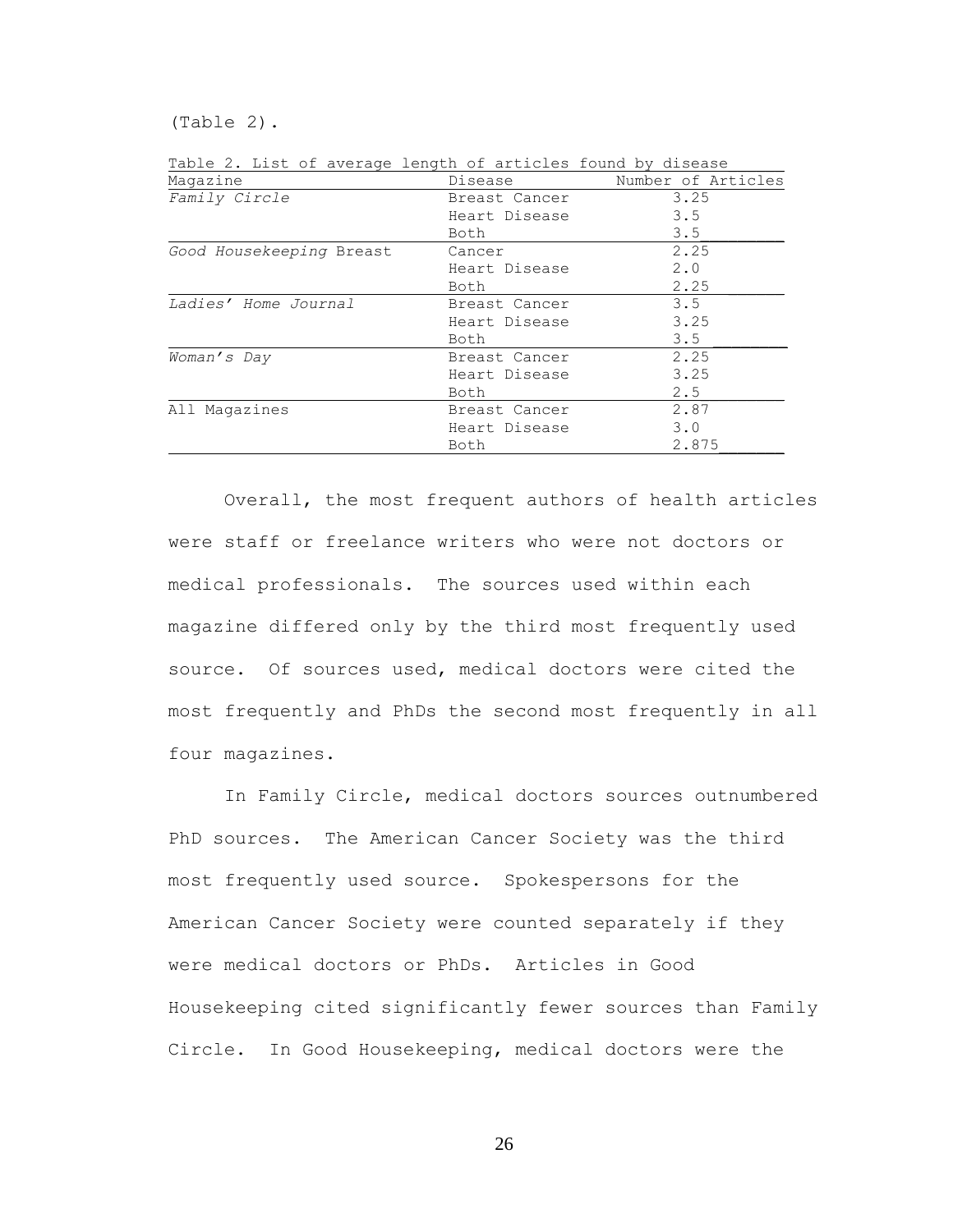majority source compared to PhDs. The third most frequently cited sources were the National Institutes of Health and the National Cancer Institute.

Woman's Day used the greatest number of sources of all four women's magazines, medical doctors were the majority of sources cited. The third most frequently cited source was the National Cancer Institute. Medical doctors were the most frequently used source in Ladies' Home Journal. Ph.D.s were the second most frequently used source. The American Heart Association was the third most frequently cited source (Tables 3 and 4).

(Table 3).

| Table 3. List of total number of sources used by magazine |                    |
|-----------------------------------------------------------|--------------------|
| Magazine                                                  | Number of Articles |
| Family Circle                                             | 114                |
| Good Housekeeping                                         | 35                 |
| Ladies' Home Journal                                      | 121                |
| Woman's Day                                               | 160                |
| All Magazines                                             | 430                |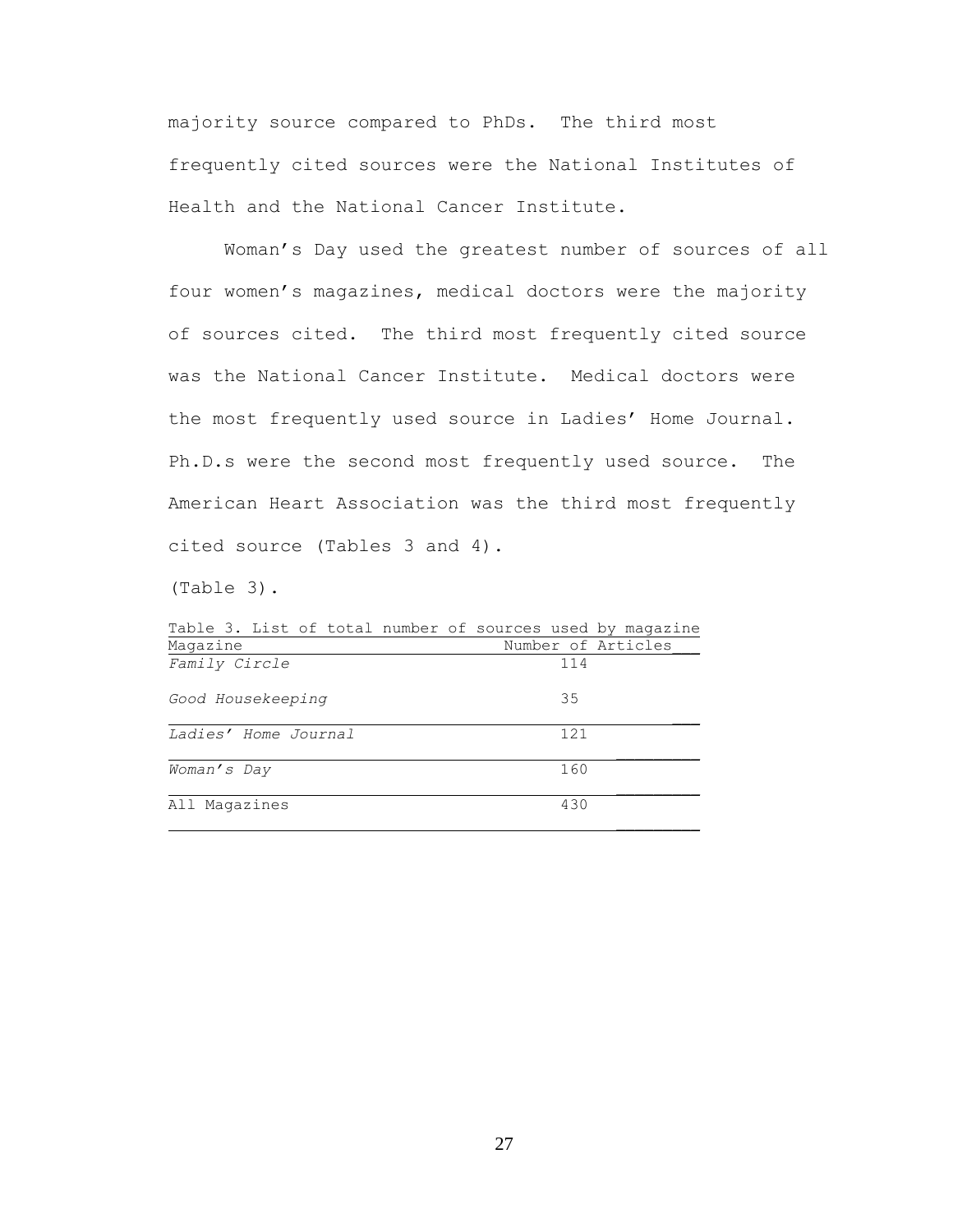(Table 4).

personal narrative.

|                     |               |             | Table 4. List of the top two most frequently used sources by disease |
|---------------------|---------------|-------------|----------------------------------------------------------------------|
| Magazine            | Disease       | Type/Source | Number of Articles                                                   |
| Family Circle       |               |             |                                                                      |
|                     | Breast Cancer | MD          | 17                                                                   |
|                     |               | PhD         | 12                                                                   |
|                     | Heart Disease | MD          | 25                                                                   |
|                     |               | PhD         | 8                                                                    |
|                     | Both          | MD          | 23                                                                   |
|                     |               | PhD         | 6                                                                    |
| Good Housekeeping   |               |             |                                                                      |
|                     | Breast Cancer | MD          | 15                                                                   |
|                     |               | PhD         | 5                                                                    |
|                     | Heart Disease | MD          | 3                                                                    |
|                     |               | PhD         | $\mathbf 1$                                                          |
|                     | Both          | MD          | $\mathbf 1$                                                          |
|                     |               | PhD         | $\overline{2}$                                                       |
| Ladies Home Journal |               |             |                                                                      |
|                     | Breast Cancer | MD          | 27                                                                   |
|                     |               | PhD         | 7                                                                    |
|                     | Heart Disease | MD          | 24                                                                   |
|                     |               | PhD         | $\mathcal{S}$                                                        |
|                     | Both          | MD          | 13                                                                   |
|                     |               | PhD         | 6                                                                    |
| Woman's Day         |               |             |                                                                      |
|                     | Breast Cancer | MD          | 17                                                                   |
|                     |               | PhD         | 3                                                                    |
|                     | Heart Disease | MD          | 53                                                                   |
|                     |               | PhD         | 11                                                                   |
|                     | Both          | MD          | 16                                                                   |
|                     |               | PhD         | 3                                                                    |

This research identified five overriding frames through the analysis of titles, main topics, subheads and sources in women's magazine coverage of heart disease and breast cancer. They are (1) empowerment, (2) breakthrough, (3) dispelling myths, (4) first-person narrative, and (5)

Family Circle frequently had the empowerment frame on the topics of heart disease, breast cancer and both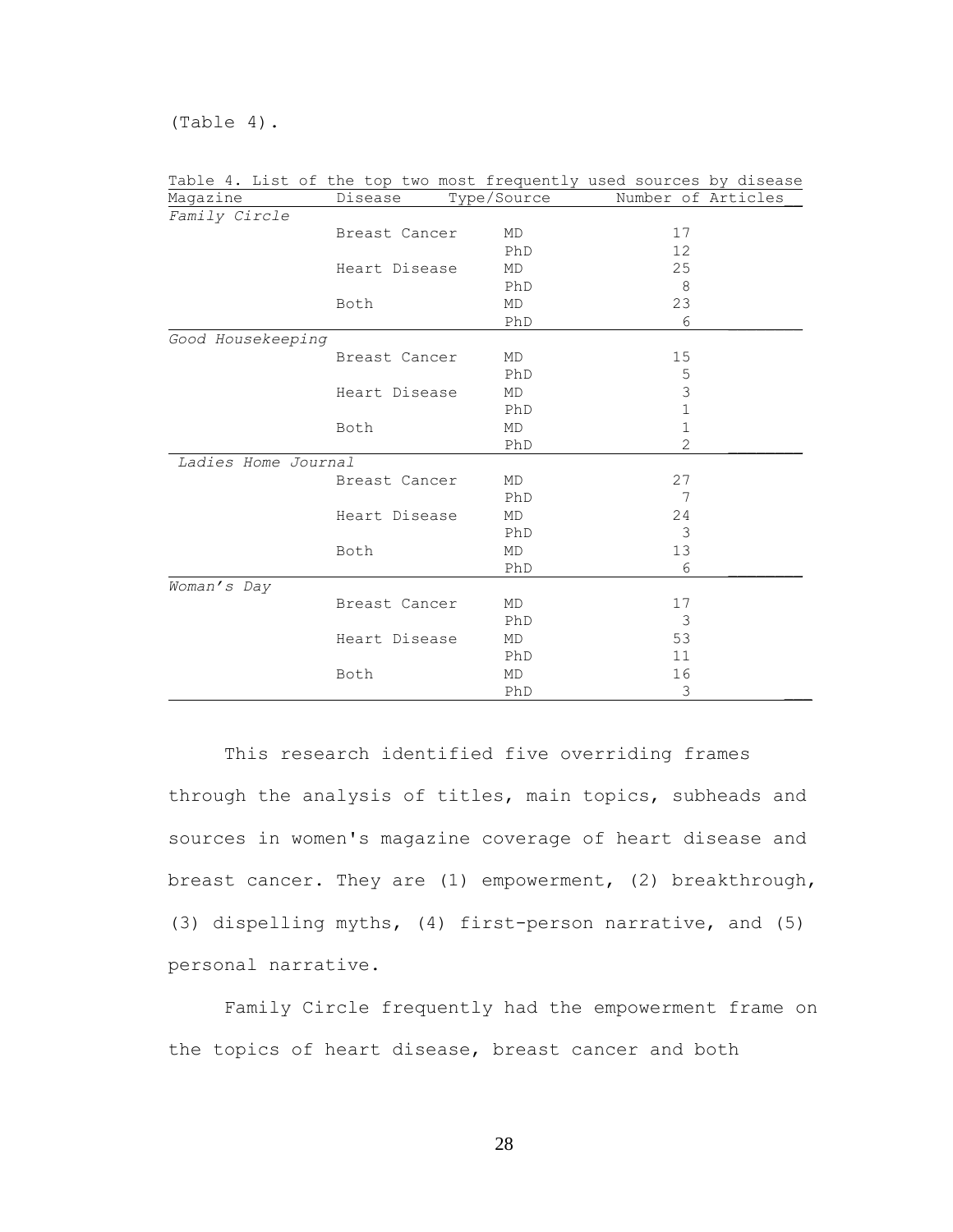diseases. The second most frequently used frame was the breakthrough frame. The dispelling myths frame was used the third most frequently. The personal narrative and the first-person narrative frame were not used (Tables 5).

The most commonly used frame in Good Housekeeping, Ladies' Home Journal, and Women's Day stories was the empowerment frame.

(Table 5).

Magazine Disease **Example 19** Disease **Frame** Prame Use *Family Circle* Breast Cancer Empowerment 3 Breakthrough 1 Dispelling Myth 2 First Person Narrative 1 Personal Narrative 0 Heart Disease Empowerment 4 Breakthrough 1 Dispelling Myth 0 First Person Narrative 0 Personal Narrative 0 Both Empowerment 2 Breakthrough 2 Dispelling Myth 0 First Person Narrative 0 Personal Narrative 0 *Good Housekeeping* Breast Cancer Empowerment 3 Breakthrough 2 Dispelling Myth 0 First Person Narrative 2 Personal Narrative 0 Heart Disease Empowerment 3 Breakthrough 1 Dispelling Myth 0 First Person Narrative 1 Personal Narrative 0 Both Empowerment 0 Breakthrough 0 Dispelling Myth 0 First Person Narrative 0 Personal Narrative 0

Table 5. List of frames by disease used in magazines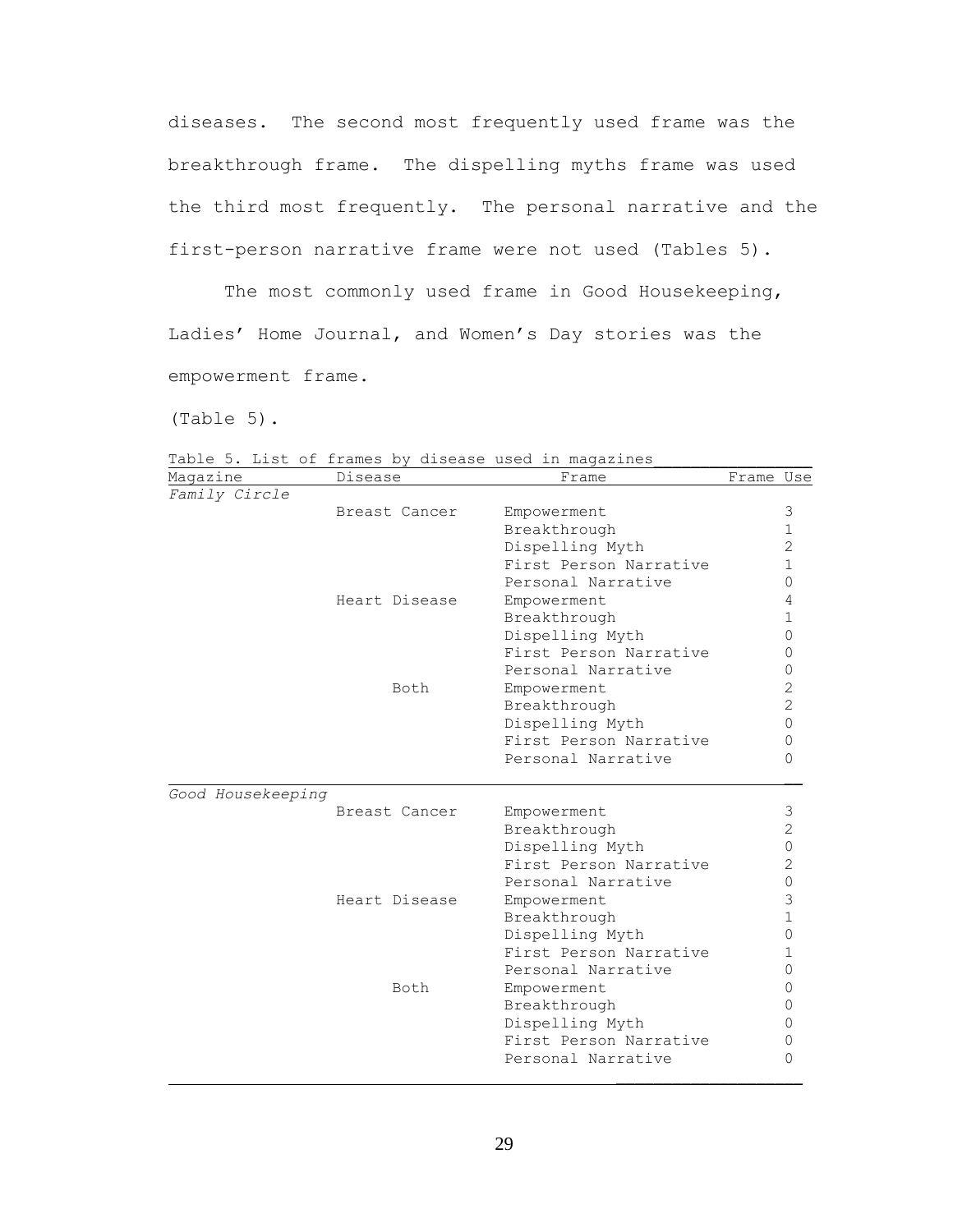| Ladies Home Journal |               |                                              |                |
|---------------------|---------------|----------------------------------------------|----------------|
|                     | Breast Cancer | Empowerment                                  | 2              |
|                     |               | Breakthrough                                 | 1              |
|                     |               | Dispelling Myth                              | $\mathbf 1$    |
|                     |               | First Person Narrative                       | 2              |
|                     |               | Personal Narrative                           | 5              |
|                     | Heart Disease | Empowerment                                  | 5              |
|                     |               | Breakthrough                                 | $\overline{c}$ |
|                     |               | Dispelling Myth                              | 0              |
|                     |               | First Person Narrative                       | 0              |
|                     |               | Personal Narrative                           | 0              |
|                     | Both          | Empowerment                                  | 0              |
|                     |               | Breakthrough                                 | $\mathbf{2}$   |
|                     |               | Dispelling Myth                              | $\Omega$       |
|                     |               | First Person Narrative                       | 0              |
|                     |               | Personal Narrative                           | 0              |
|                     |               |                                              |                |
|                     |               |                                              |                |
| Woman's Day         |               |                                              |                |
|                     | Breast Cancer | Empowerment                                  | 5              |
|                     |               | Breakthrough                                 | 1              |
|                     |               | Dispelling Myth                              | $\mathbf{1}$   |
|                     |               | First Person Narrative                       | 1              |
|                     |               | Personal Narrative                           | $\mathbf{1}$   |
|                     | Heart Disease | Empowerment                                  | 8              |
|                     |               | Breakthrough                                 | 1              |
|                     |               | Dispelling Myth                              | $\mathbf{1}$   |
|                     |               | First Person Narrative                       | 1              |
|                     |               | Personal Narrative                           | $\mathbf{2}$   |
|                     | Both          | Empowerment                                  | 2              |
|                     |               | Breakthrough                                 | 0              |
|                     |               | Dispelling Myth                              | 1              |
|                     |               | First Person Narrative<br>Personal Narrative | 0<br>0         |

Each magazine covered both breast cancer and heart disease, however, the coverage did differ. These differences and similarities can be seen in the sources that each article cited.

In Family Circle, the top two most frequently used source types for both heart disease and breast cancer coverage were medical doctors and PhDs. In articles covering heart disease, the third most frequently used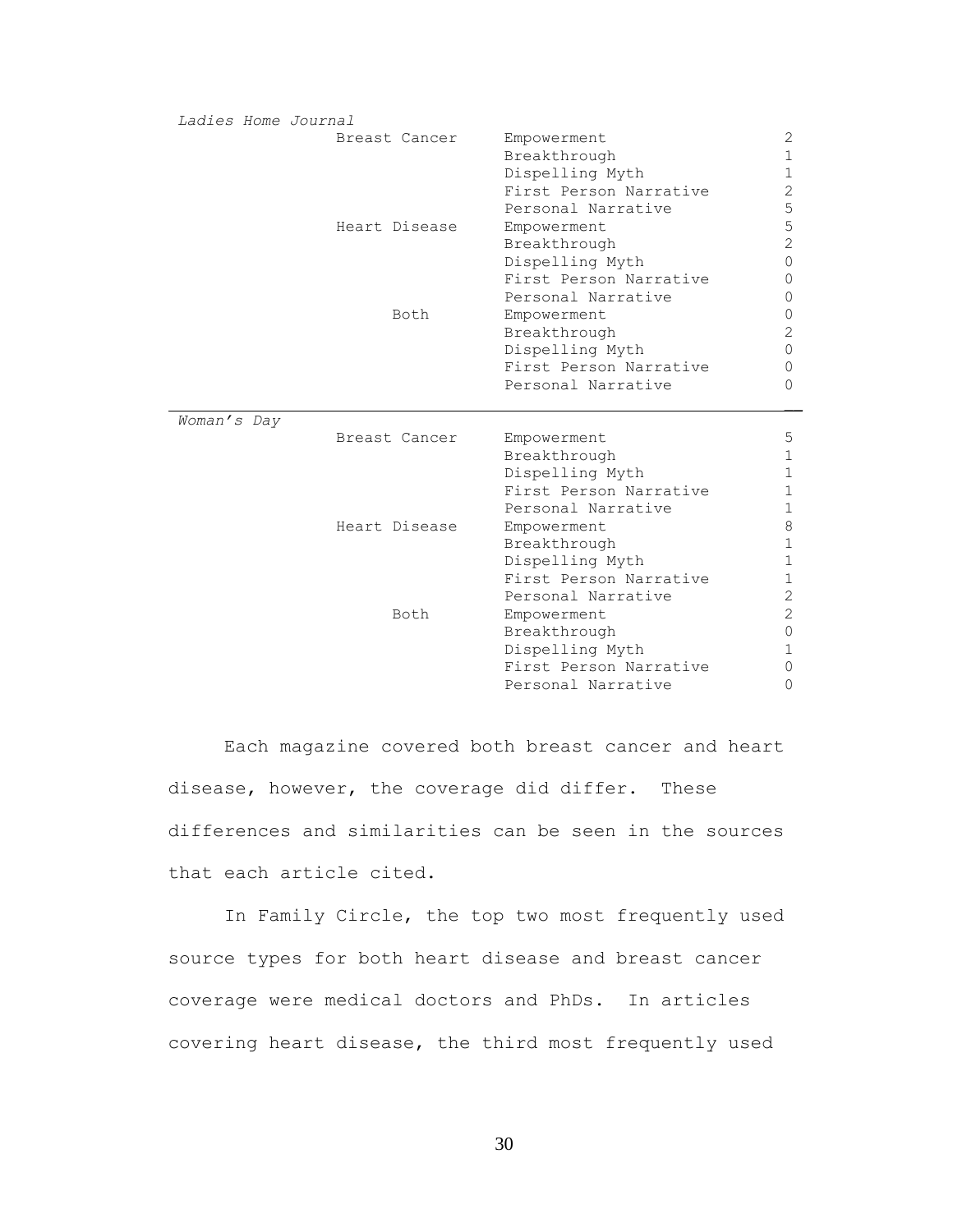source was the American Heart Association. Articles covering breast cancer cited the American Cancer Society most frequently, after medical doctors and PhDs.

In Good Housekeeping, the most frequently used source type for both heart disease and breast cancer coverage was medical doctors. Breast cancer articles cited medical doctors, while heart disease coverage cited medical doctors less frequently.

The second most frequently used source type in articles covering breast cancer was PhDs. The second most frequently used source in articles covering heart disease was the National Institute of Health.

In Woman's Day, the most frequently used source types for breast cancer and heart disease articles were medical doctors and PhDs. In articles covering breast cancer, the third most frequently cited source was the National Cancer Institute. In articles covering heart disease, the third most frequently cited source was the American Heart Association.

The two most frequently used source types in Ladies' Home Journal for breast cancer and heart disease were medical doctors and PhDs. In heart disease coverage, medical doctors were the most frequently used source. The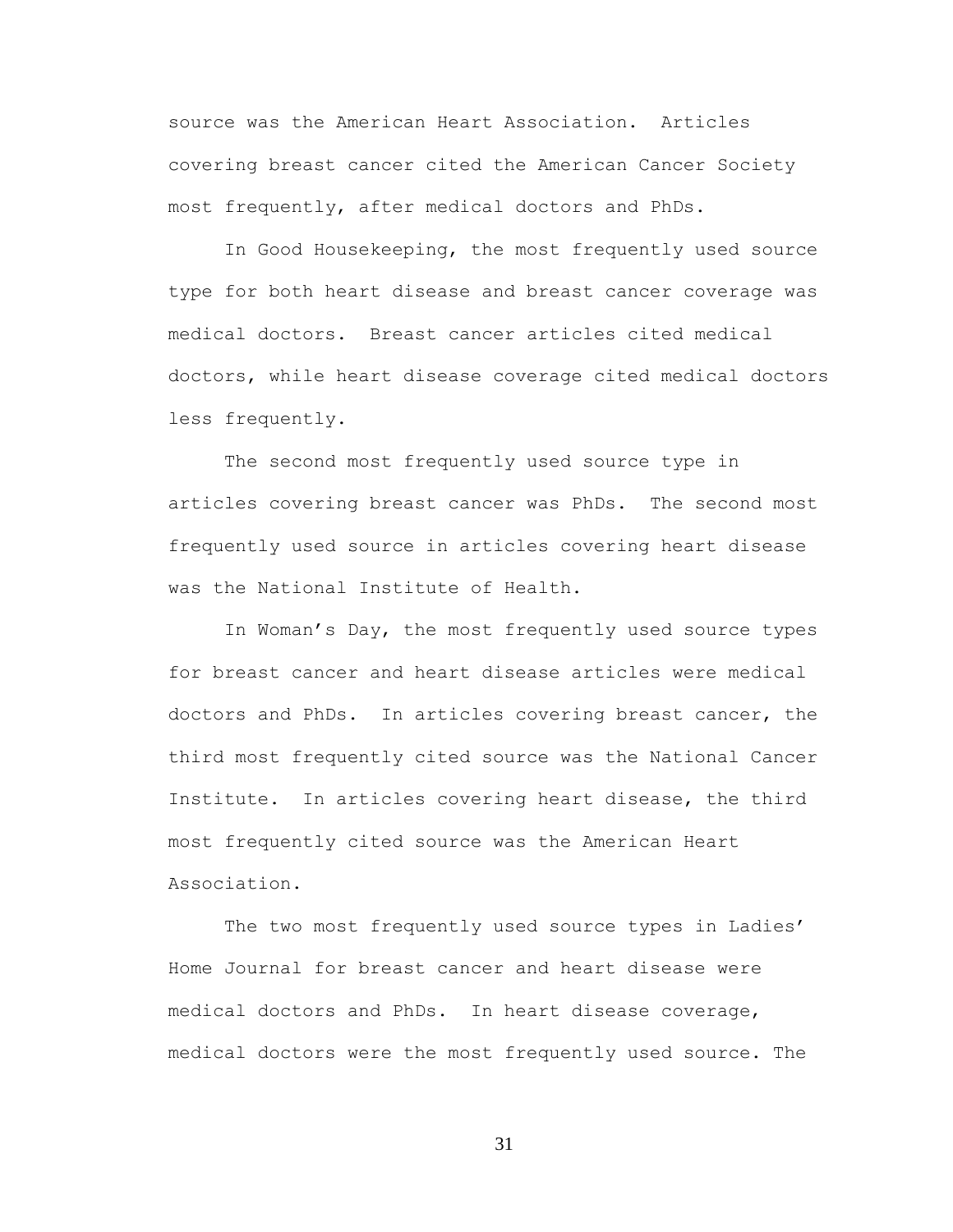second most frequently cited source was the American Heart Association.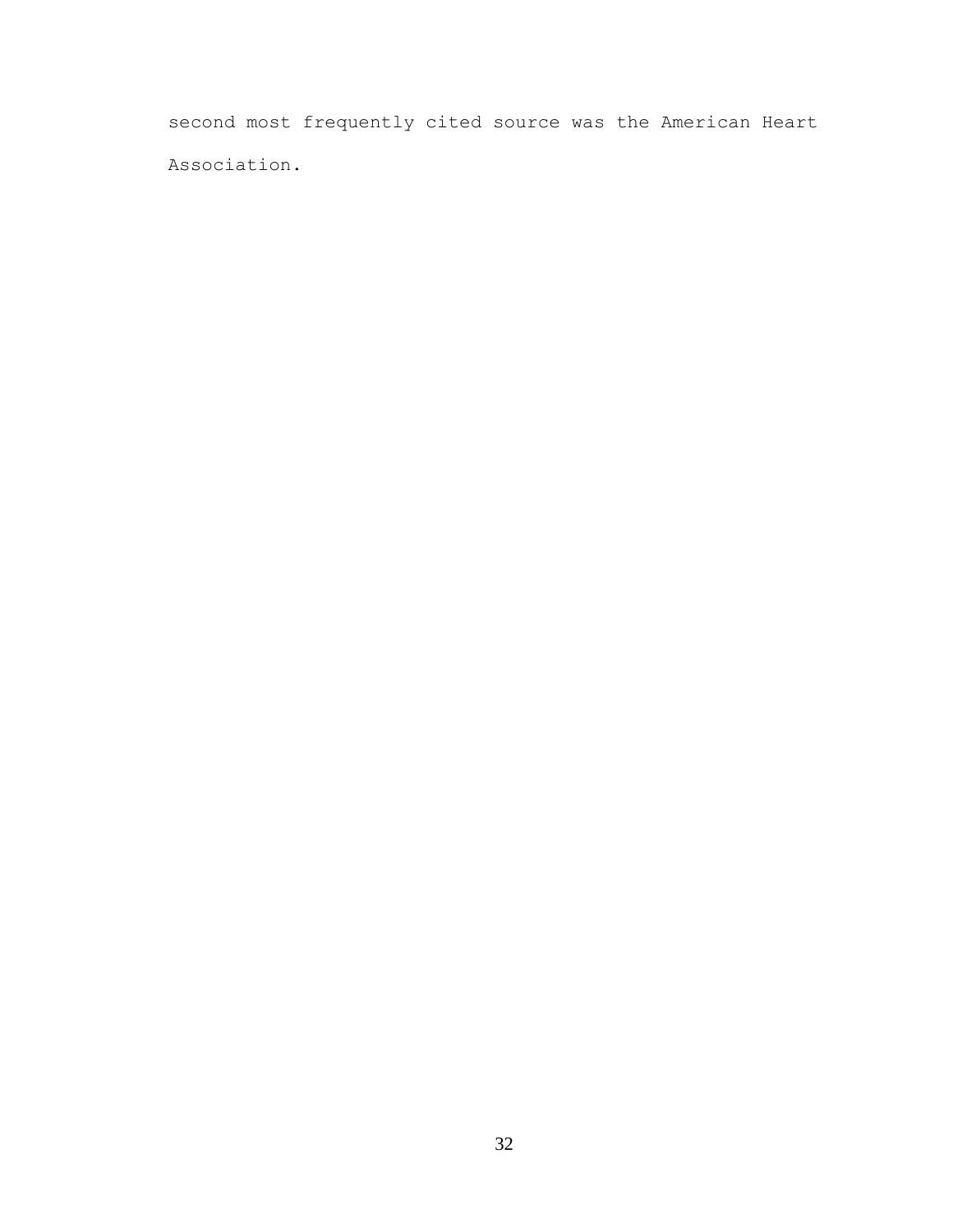### **CHAPTER 5**

#### **DISCUSSION AND CONCLUSIONS**

This research supported conclusions derived from the review of previous literature. Reviewing this research, three points can be concluded about women's magazines coverage of heart disease and breast cancer. First, breast cancer and heart disease receive similar coverage, despite the fact that a woman is far more likely to die of heart disease than breast cancer. Covello and Peters (2002) found that media coverage exaggerated women's breast cancer risk, and this remains true. The fact that the number of breast cancer articles is essentially the same as heart disease articles suggests that it is similar significance of a health risk to women as heart disease.

Second, the empowerment frame was the most frequently used frame in coverage of both heart disease and breast cancer. The empowerment frame encouraged women to take control of their health, the article providing tips on prevention and disease information. This is an important finding for media professionals who might be searching for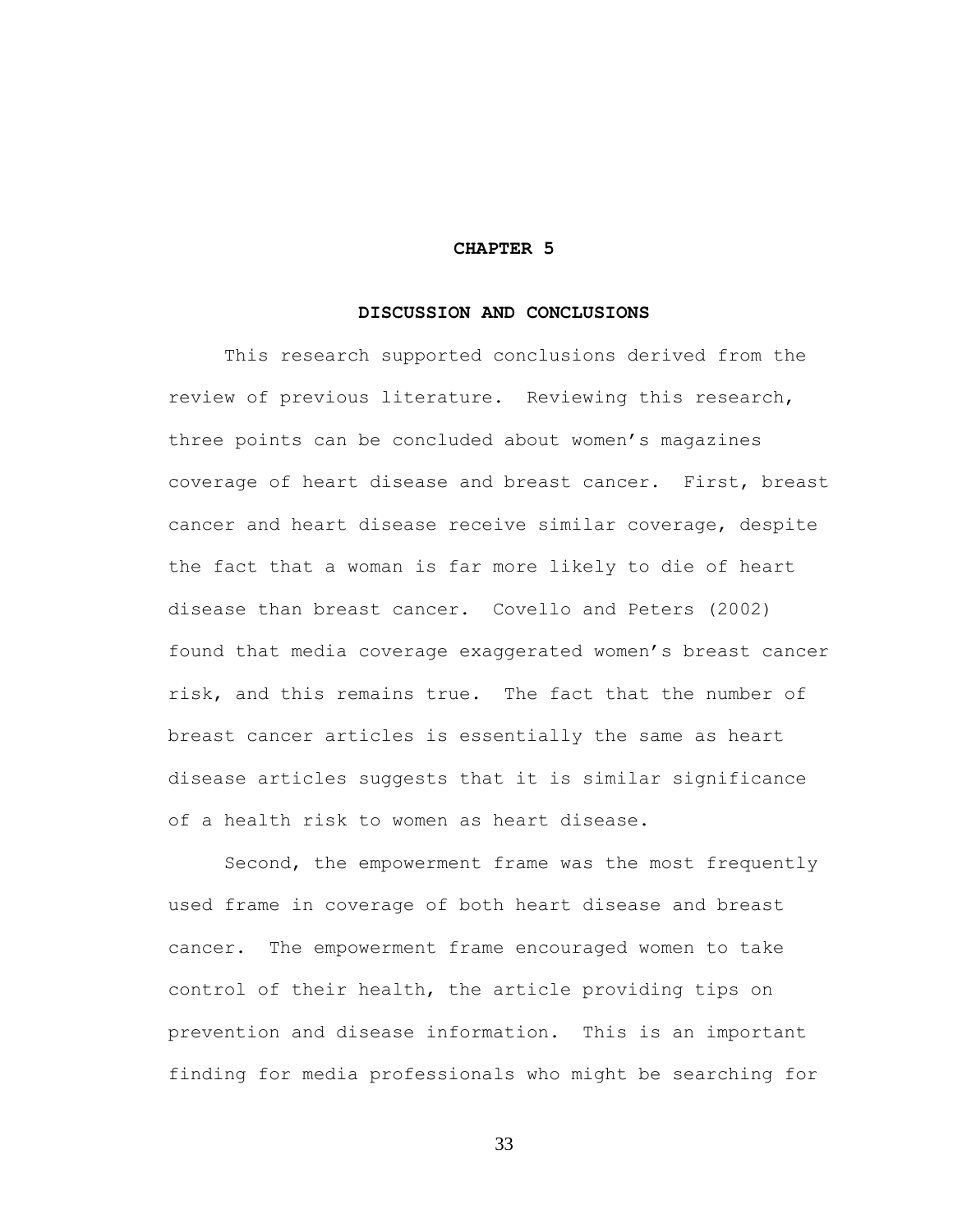the most effective frame in order to relay to readers important health information.

Third, there is a deficiency in the coverage heart disease receives. Clark and Binns (2006) found an overall lack of information on women and heart disease. In this research the same was true. There is a disparity between the health impact of heart disease and breast cancer and the coverage each receives.

# *Limitations of the Study*

The research was limited to only breast cancer and heart disease in only four magazines. As well, there was only a few years that were covered in this study. To provide a broader scope of findings, the years prior and to the present would provide a clearer view of the breast cancer and heart disease coverage.

# *Recommendations for Further Research*

Future research could examine the correlation between the months dedicated to disease awareness and coverage of a disease. October is traditionally known as breast cancer awareness month, so it would be interesting to see if more breast cancer articles appear in October's issue of a women's magazine than the rest of the issues. Also, the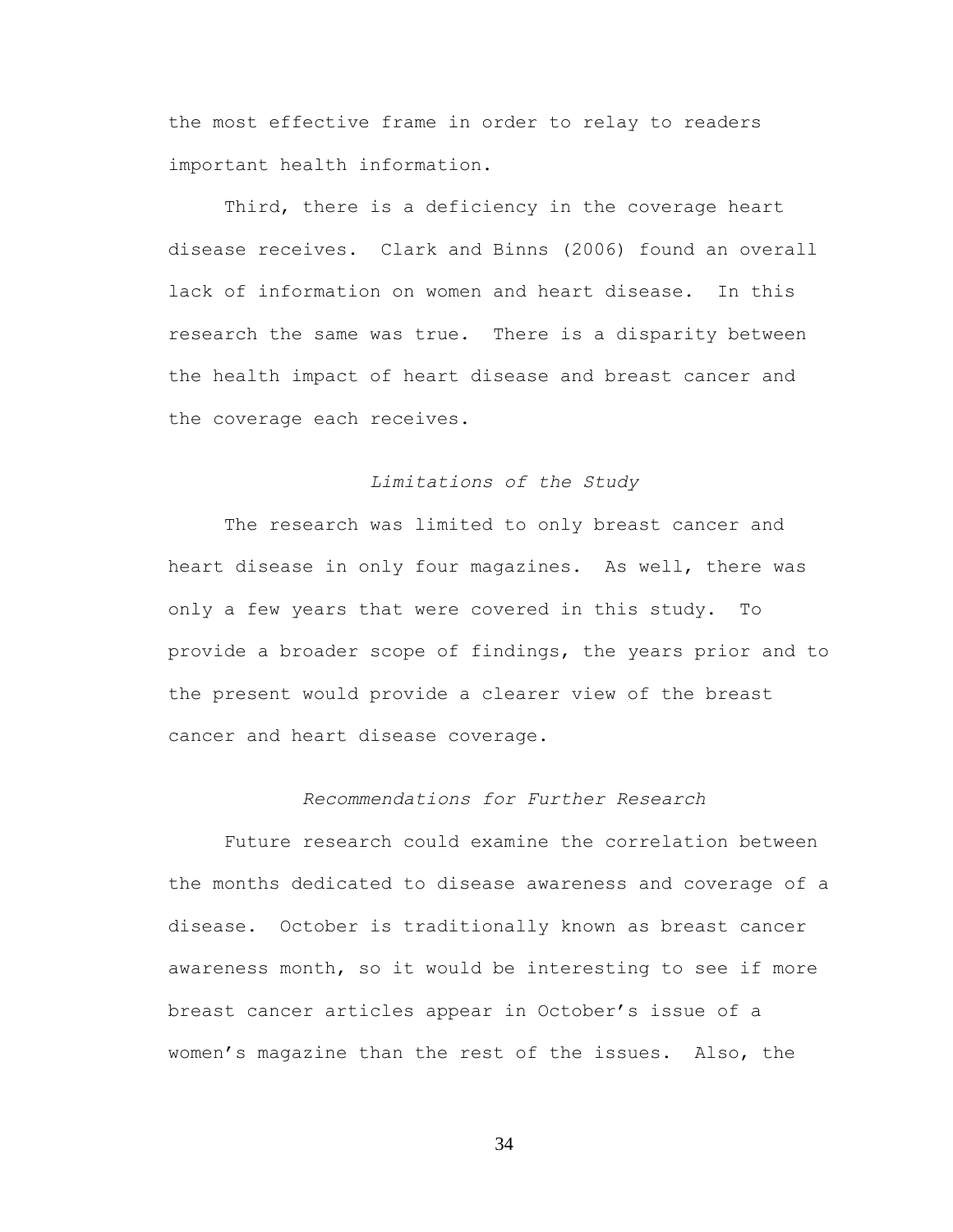research should not be limited to only four magazines. A larger number of women's magazines covering heart disease and breast cancer would discover new frames.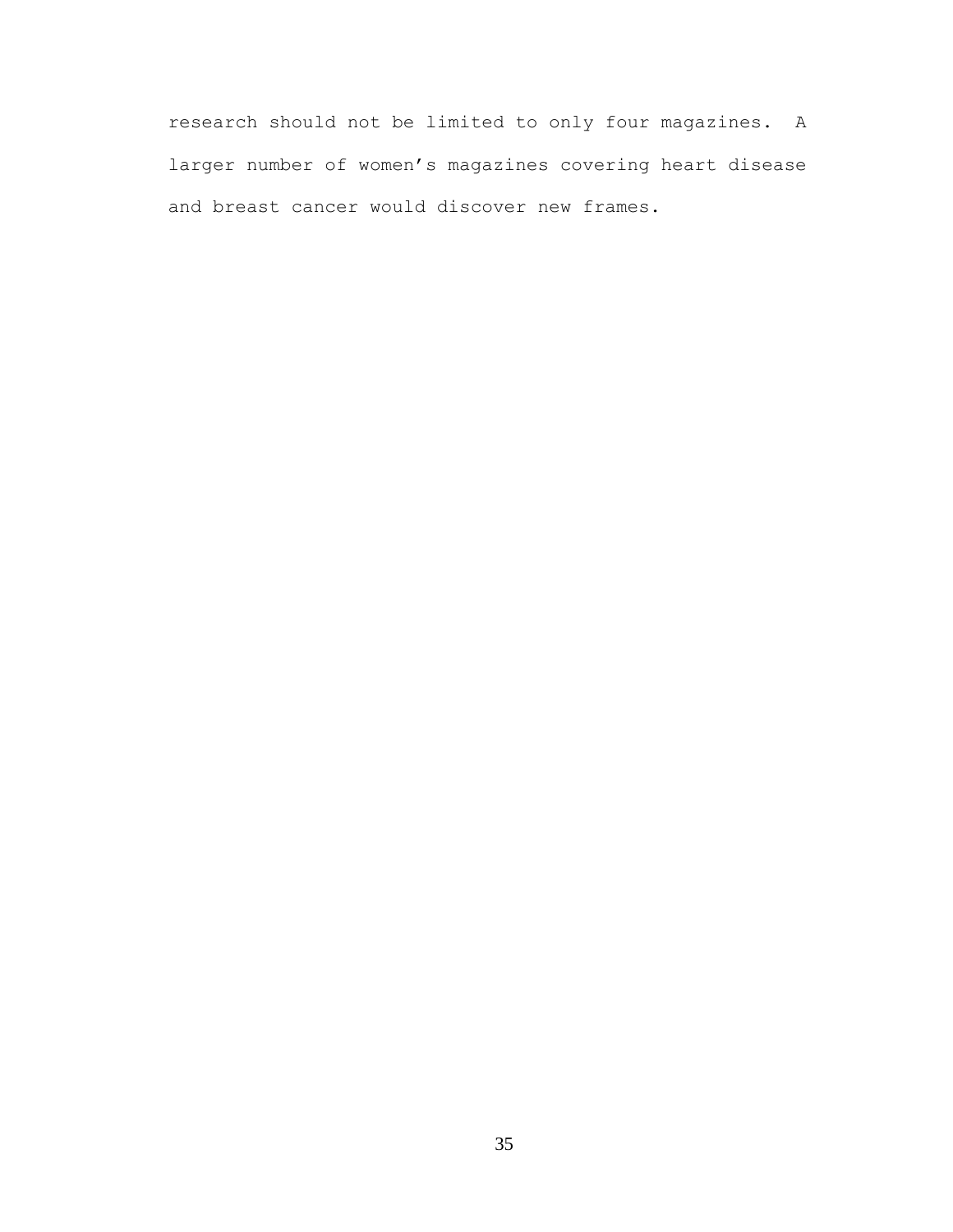### **APPENDIX**

COPY OF CODE SHEET AND DIRECTIONS USED FOR STUDY

1. Magazine name:

2. Date \_\_\_\_/\_\_\_\_\_

Month/Year

3. Page number(s)

4. Section (if applicable)

5. Mentioned on the cover?

5a. Is it the largest headline on the cover?

Y N

6. Approximate length of article  $(1/4, \frac{1}{2}, \frac{3}{4})$ , full page)

7. Story type (circle one)

Feature

Brief

Letter from reader

Q&A

Other

8. Headline

9. Sub-head (if any)

10. Lead (main points)

11. Main topic

12. Secondary topic

13. Sources (MD, PhD, ect.)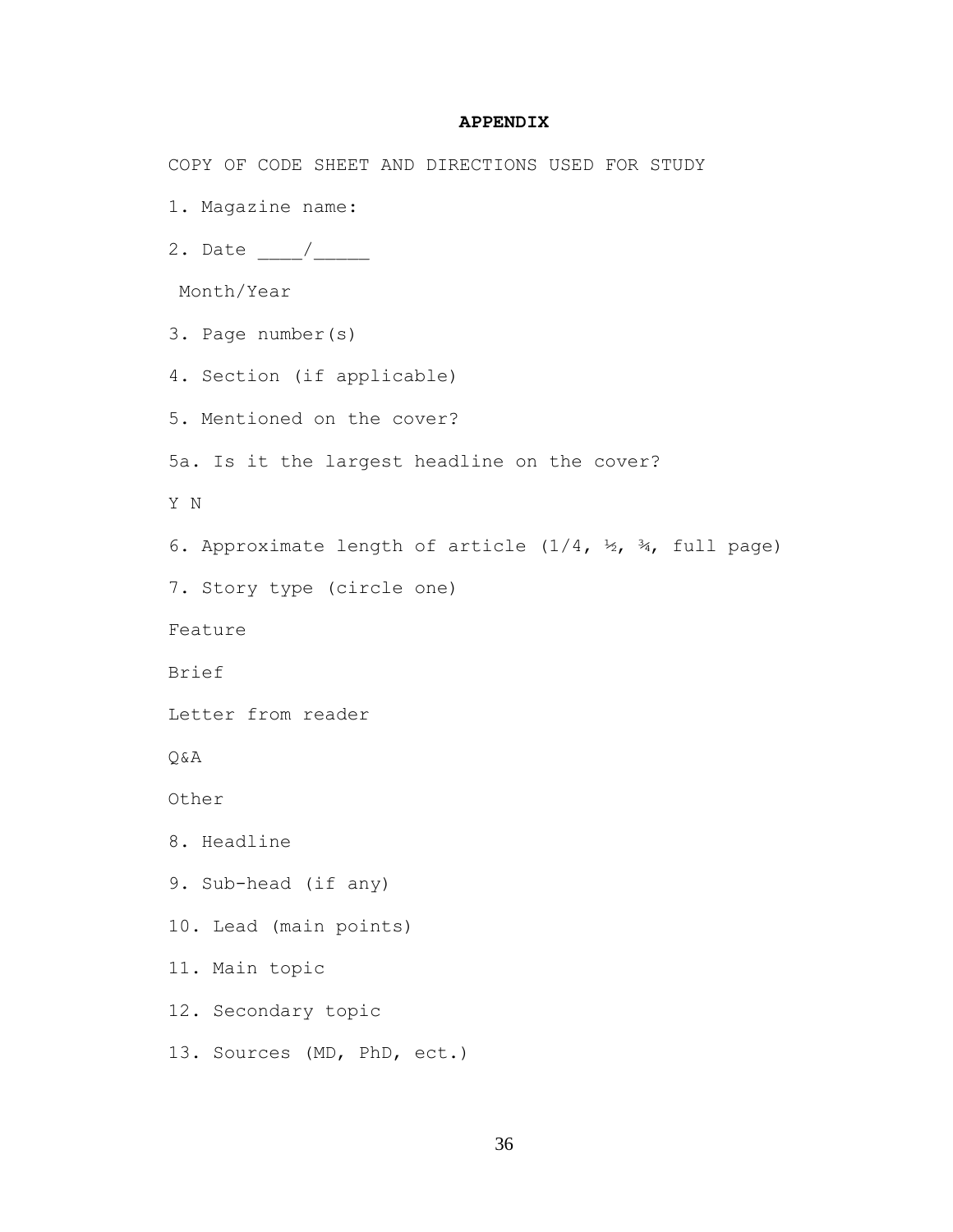14. Framing analysis coding on photocopied article

**Coding guidelines.** The following is a list of guidelines used when coding each magazine.

article. This is to ensure all articles were coded using the same rules.

Identifier: Magazine ID number – number to represent one magazine – number to represent article in magazine.

Example: 1-01-01

### **Directions**

1. Magazine name: Family Circle, Good Housekeeping, Ladie's Home Journal, Woman's Day.

2. Date of publication.

3. Page number(s): pages where article is found.

4. Section (if applicable): department name.

5. Mentioned on the cover: Is the article listed on the cover.

a. Is it the largest headline on the cover: Is it noticeably the dominate headline with the largest text/font.

6. Approximate length of article (in pages): Count the pages of the article including pages with graphics. For pages with a portion of ads and a portion of text, estimate the portion of text (one-third, one-half).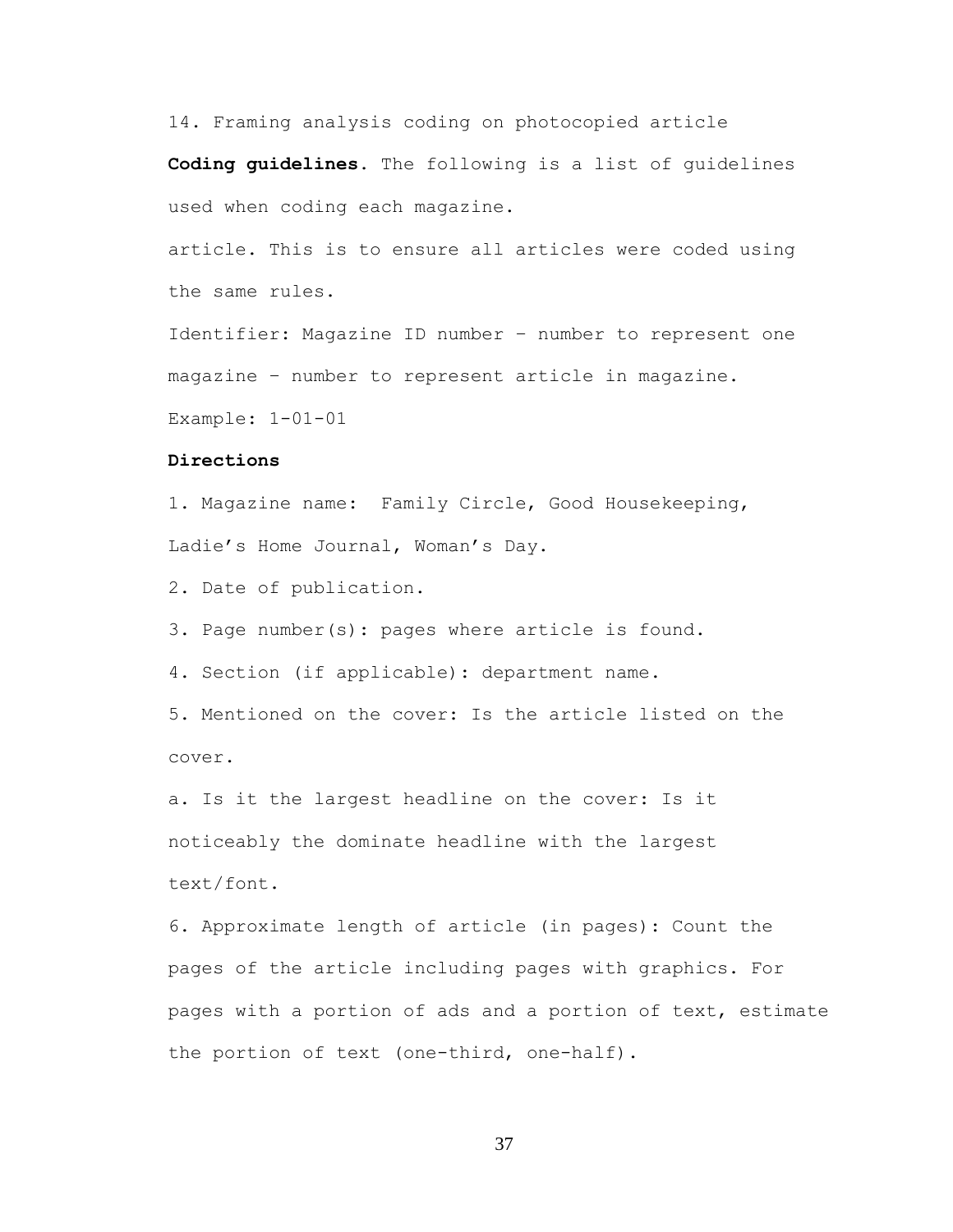7. Story type: circle the type of story. Feature articles are non-department stories that are one page or longer. Briefs are less than one page and are often in a magazine department.

8. Headline: Write the main headline.

9. Subhead: Write any sub-headline if applicable.

10. Lead: write the main points of the first few graphs (or the opening of the story).

11. Main topic: This is the primary focus of the article. Whichever topic has the most paragraphs devoted to it, is probably the main topic.

12. Secondary topics: List any other topics that the article covers, but that aren't the main topic.

13. Sources: list any people that are quoted or paraphrased in the story. List the person with his or her title only once (even if they are used throughout the story). 14. Framing analysis coding on photocopied article: Read the article in its entirety and then go back and reread the article. During this second reading, code for the frame. The framing techniques should include the following: a. Mark words and phrases that are repeated or that have common themes. "Heart Disease and Breast Cancer" could be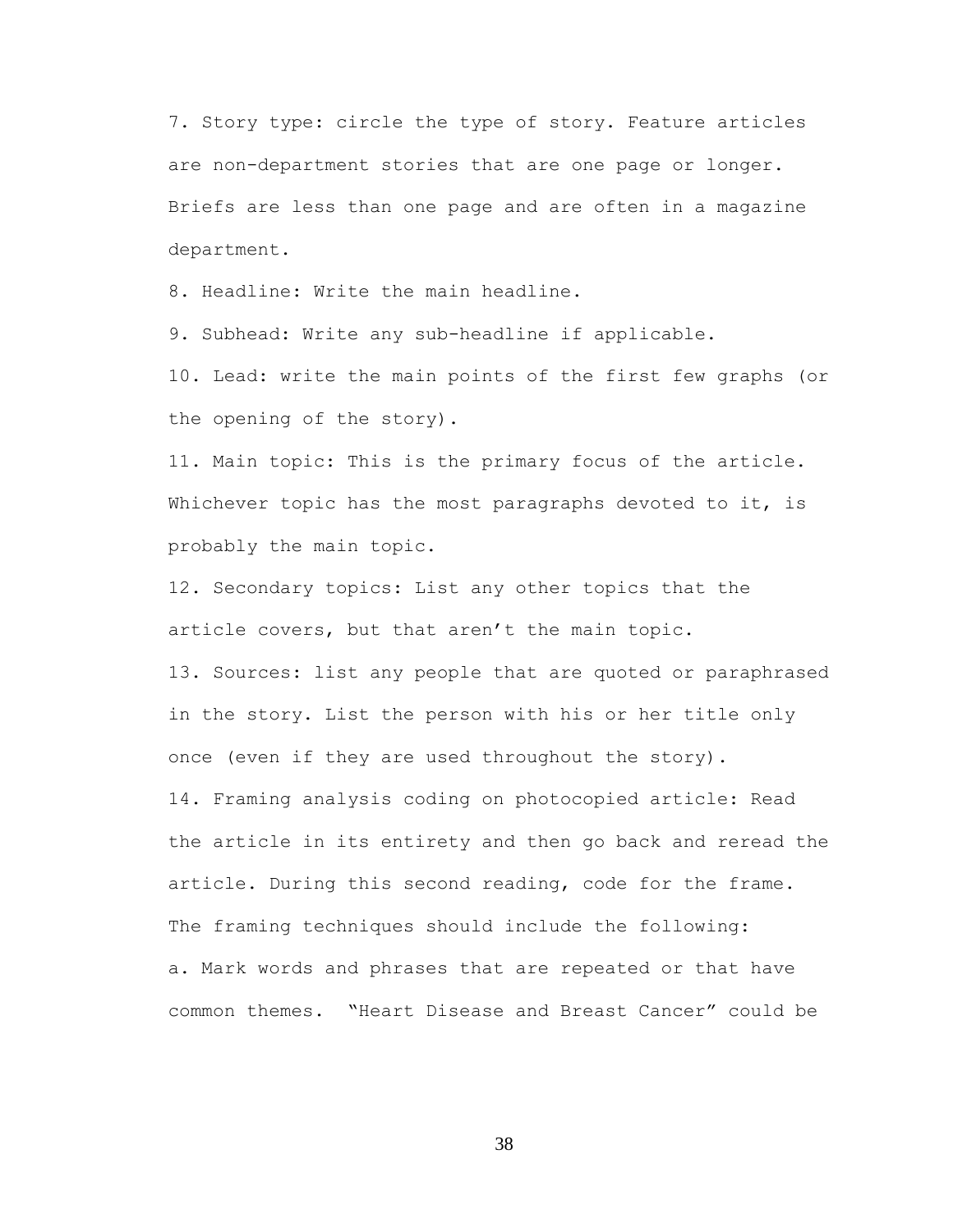seen as words with a common theme. Make sure to cover all text, including the headline, subhead and any graphics. b. How are the sources used? Are they presented in a credible manner? Are any sources left out? c. What is the overall tone of the story?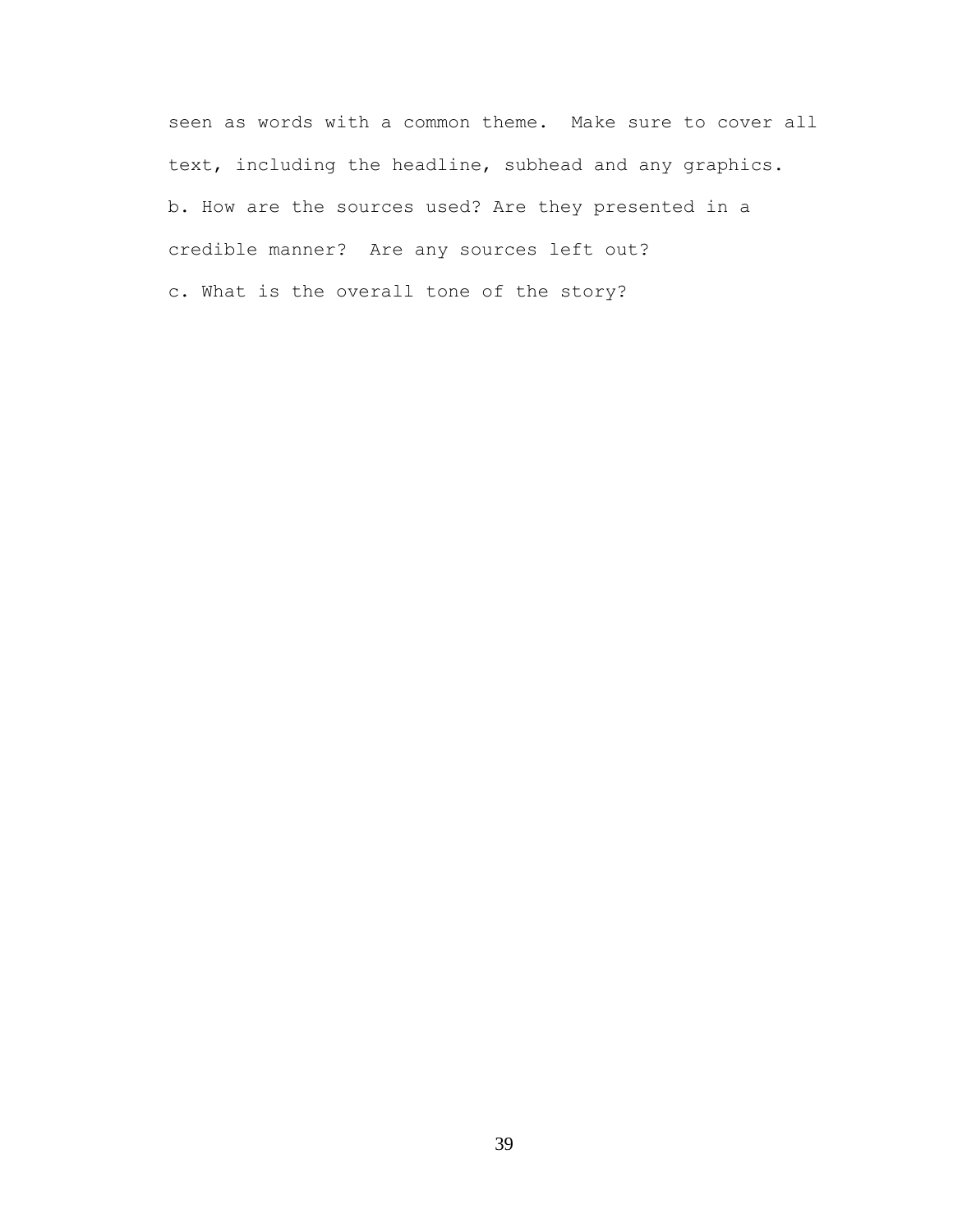### **Bibliography**

- Andsager, J., & Powers, A. (2001) Framing women's health with a sense-making approach: magazine coverage of breast cancer and implants. *Health Communication*. 13(2), 1z63-185.
- Bauer, M. W. (2000). Classical content analysis: A review. In M. W. Bauer & G. Gaskell(Ed.), *Qualitative researching with text, image and sound* (pp.131-151). London: SAGE Publication Ltd.
- Clarke, J.N. (1992). Cancer, heart disease, and AIDS: What do the media tell us about these diseases? Health Communication, 4(2), 105-120.
- Clarke, J.N. & Binns, J. (2006). The portrayal of heart disease in mass print magazines, 1991-2001. Health Communication, 19(1), 39-48.
- Covello, V.T. & Peters, R.G. (2002). Women's perceptions of the risks of age-related diseases, including breast cancer:reports from a 3-year research study. Health Communications, 14(3), 377-395.
- Entman, R. M. (1993). Framing: Toward clarification of a fractured paradigm. *Journal of Communication,* autumn, 51-58.
- Frisby, C. & Fleming, K. (2005). Breast cancer anxiety and its links to media use and perceptions of medial information in African Americans and Caucasians. International Communication Association, 2005 Annual Meeting. Pp. 1-34.
- Gamson, W.A. & Modigliani, A. (1989). Media discourse and public opinion on nuclear power: A constructionist approach. American Journal of Sociology, 95(1), 1-37.
- Goffman, E. (1974). *Frame analysis: An essay on the organization of experience.* Cambridge, MA: Harvard University Press.
- Hallahan, K. (1999). Seven models of framing: Implications for public relations. *Journal of Public Relations Research,* 11(3), 205-242.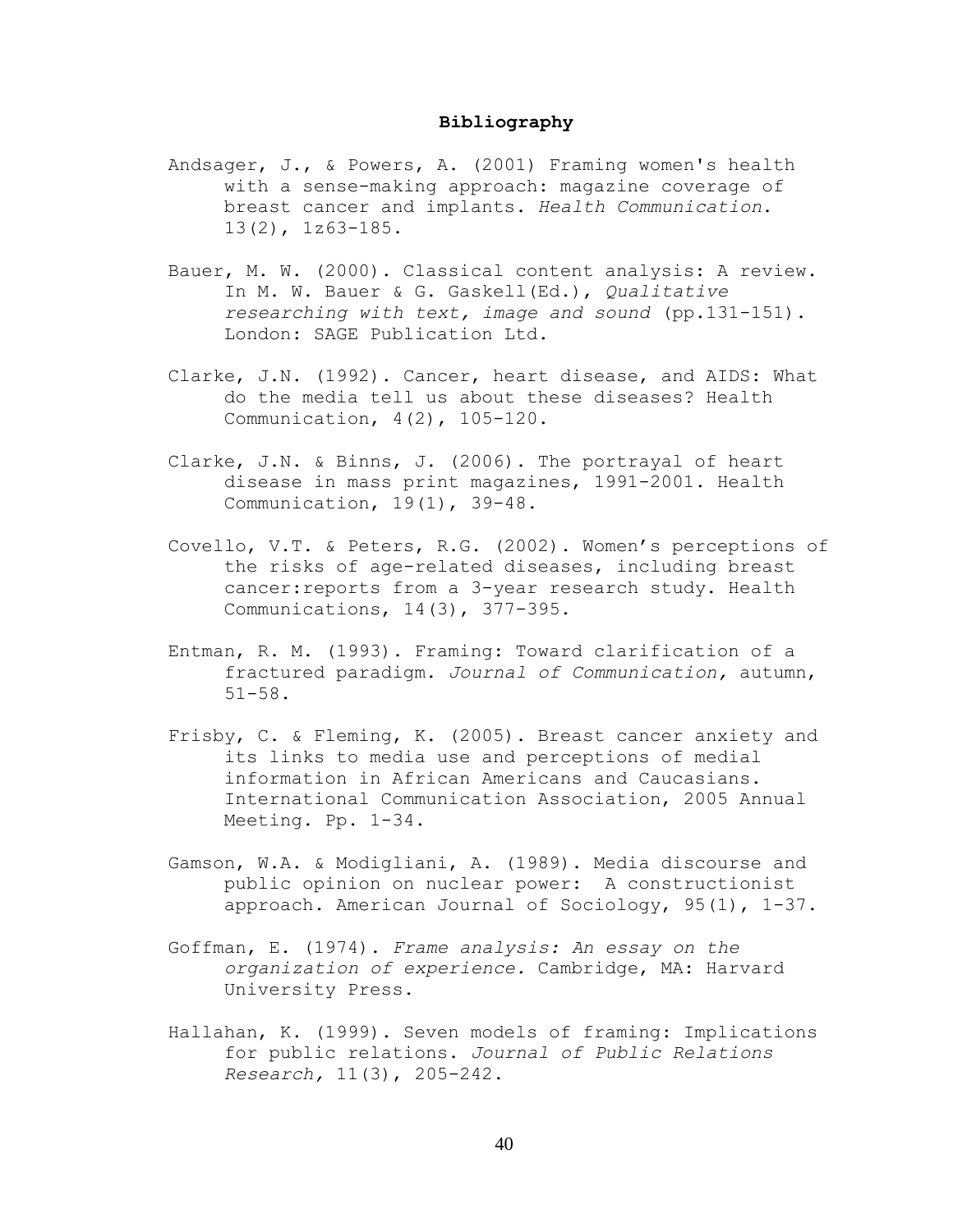- Harcourt, D.M., Rumsey, N.J., Ambler, N.R., Cawthorn, S.J., Reid, C.D., Maddox, P.R., et al. (2003). The psychological effect of mastectomy with or without breast reconstruction: A prospective, multicenter study. Plastic & Reconstructive Surgery, 111(3), 1060- 1068.
- Hertog, J. K., & McLeod, D. M. (2001). A multiple approach to framing analysis: A field guide. In S.D. Reese, O. H. Gandy, Jr. & A. E. Grant (Ed.), *Framing public life* (pp.139-162). Mahwah, NJ: Lawrence Erlbaum Associates.
- Johnston, H. (1995). A methodology for frame analysis: from discourse to cognitive schemata. In H. Johnston & B. Klandermans (Eds.), *Social movements and culture* (pp. 217-246). Minneapolis: University of Minnesota Press.
- Jones, S.C. (2004). Coverage of breast cancer in the Australian print media: Does advertising and editorial coverage reflect correct social marketing messages. Journal of Health Communication, 9, 309-325.
- Kessler, L. (1989). Women's magazines' coverage of smoking related health hazards. Journalism Quarterly, 66(2), 316-322.
- Leiss, W., Kline, S., & Jhally, S. (1990). *Social communication in advertising* (2nd ed.). New York: Routledge, Chapman and Hall.
- Meischke, H., Kuniyuki, A., Yasui, Y., Bowen, D.J., Anderson, R., & Urban, N. (2002). Information women receive about heart attacks and how it affects their knowledge, beliefs, and intentions to act in a cardiac emergency. Health Care for Women International, 23,149-162.
- McKay, S. & Bonner, F. (2000). Challenges, determination and triumphs: Inspiration discourse in women's magazine health stories. Journal of Media and Cultural Studies, 14(2), 133-144.